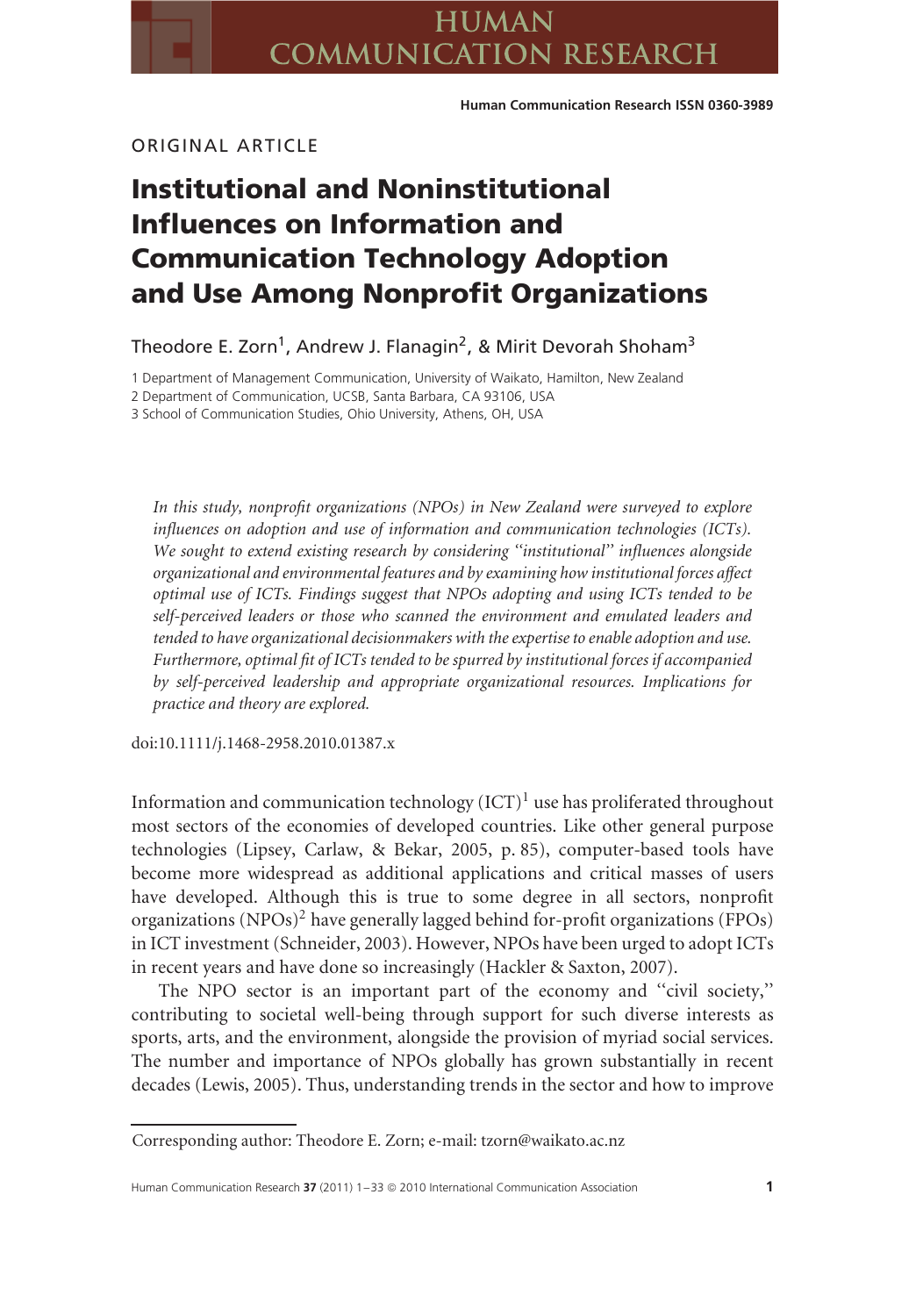NPO effectiveness is essential. ICTs are seen by NPOs as means of enhancing efficiency but, crucially, also as means for establishing legitimacy in the eyes of key stakeholders. This latter motive suggests the utility of institutional theory (e.g., Barley & Tolbert, 1997; Scott, 1995) in explaining ICT adoption and use.

Importantly, there is some evidence that NPOs may be more subject to institutional pressures than FPOs (Frumkin & Galaskiewicz, 2004). However, while highlighting important influences on organizational practice, institutional theory tells only part of the story. Material realities—features of the organization and its relevant environment—also influence decisions, yet most extant literature presents either–or approaches to organizational change; that is, institutional pressures are typically presented as an alternative rather than a complementary explanation for organizations' ICT adoption and use behaviors. Furthermore, there remain important unanswered questions about institutional theory, such as the consequences for organizations of responding to institutional pressures.

The goal of this article is to address such questions. Through a large-scale survey of the adoption and use of Websites and other ICTs in New Zealand NPOs, we sought to provide a more comprehensive exploration of ICT adoption and use by NPOs compared to previous studies, assessing institutional pressures alongside other likely influences by (a) addressing the dearth of research on ICT adoption in the NPO sector (Finn, Maher, & Forster, 2006), (b) extending our understanding of institutional theory by considering institutional pressures alongside noninstitutional forces, and (c) examining effects of institutional pressures on the ''fit'' of such technologies with organizational practices.

#### **Literature review**

We first examine the literature on the nonprofit sector, especially trends in New Zealand NPOs, and next consider the literature on ICT adoption and use in the nonprofit sector, focusing specifically on the question of what influences NPOs to adopt ICTs. Then, we focus on institutional theory as a potential explanation of ICT adoption and use.

## **The nonprofit sector in New Zealand**

The nonprofit sector is generally considered to include those organizations that are (a) private, (b) nonprofit distributing, (c) of public benefit, (d) self-governing, and (e) composed of volunteers, at least to some extent (Lewis, 2005). In New Zealand, as in many other countries, the sector constitutes an important part of the economy, including over 97,000 NPOs that make up nearly 5% of the economy, comparable to the entire construction industry (Ashley-Jones, 2007; Sanders, O'Brien, Tennant, Sokolowski, & Salamon, 2008). The sector includes a wide range of organization types, from those providing health, education, and social services to those promoting culture and civic action (Sanders et al., 2008). Although similar in many ways to the nonprofit sectors in other developed countries, there are several distinguishing features of the sector in New Zealand. Proportionally, New Zealand has the seventh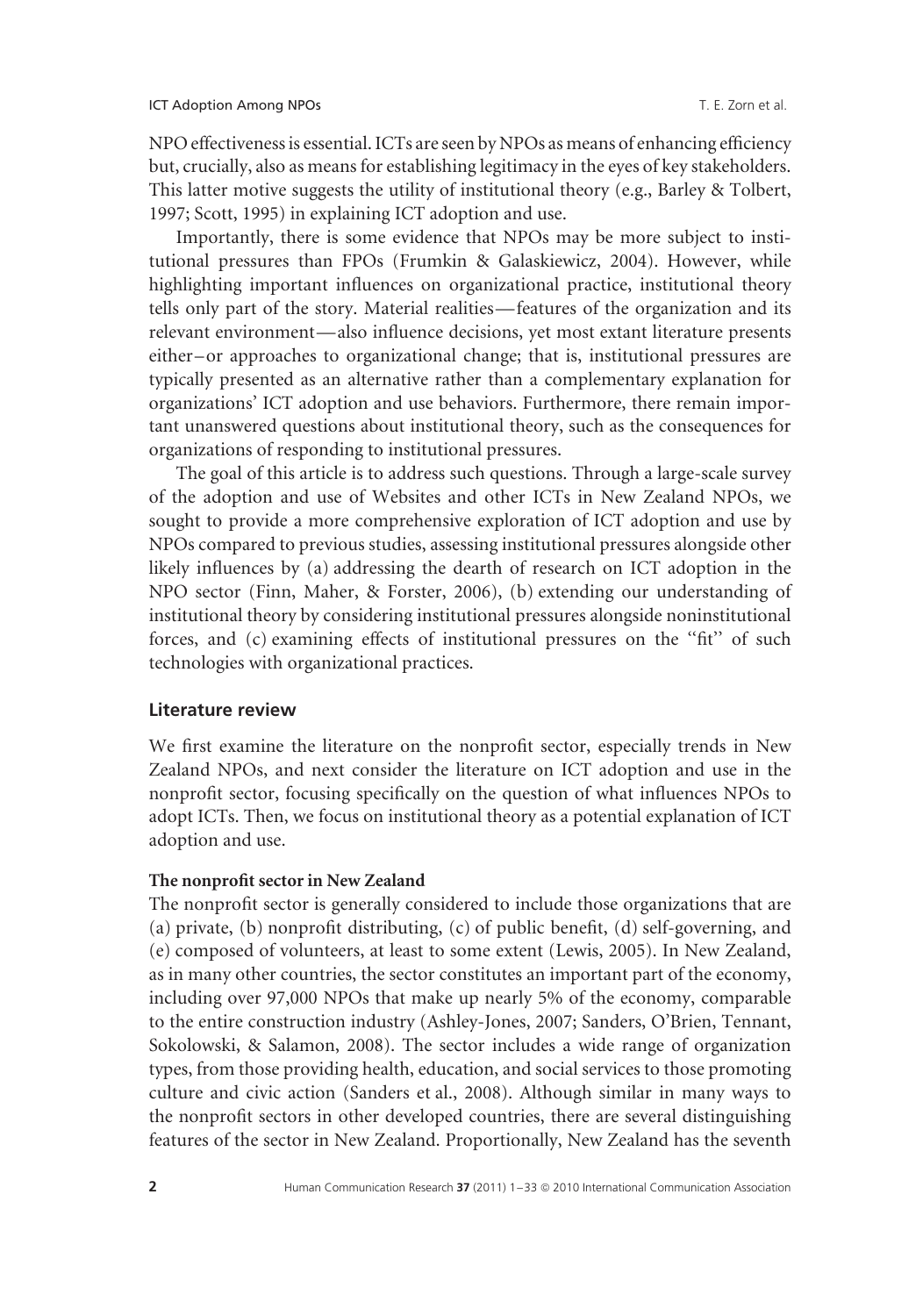highest nonprofit workforce in the world, with 9.6% of the working population, as well as an unusually high volunteer workforce. Volunteers make up 67% of the New Zealand nonprofit workforce, compared with 48% for the average of Englishspeaking countries. This high figure is largely due to the fact that the majority of New Zealand organizations are small, with 90% employing no paid staff (Sanders et al., 2008).

After 1984, when the New Zealand government responded to a fiscal crisis by embarking on a major wave of reforms, the state began reducing social services and the nonprofit sector expanded to fill the gap (Tennant, O'Brien, & Sanders, 2008). The government essentially outsourced many services, shifting to a process of purchasing services through contracts from NPOs. This shift also increased government regulation and controls, with heightened accountability requirements, a need for greater professional staff and professionalism, and increased competition among NPOs for government contracts (Tennant et al., 2008).

While the New Zealand nonprofit sector has its own unique set of circumstances, researchers have observed similar trends internationally: growth in the sector to provide services no longer provided by the government, heightened scrutiny and concomitant accountability demands, increased competition for contracts and resources, and increased emphasis on professionalism. Such trends have been documented in the United States (Chetkovich & Frumkin, 2003; Hackler & Saxton, 2007), the United Kingdom (Burt & Taylor, 2003), Australia (Randle & Dolnicar, 2009), India (Ganesh, 2003; Ramanath, 2009), and elsewhere worldwide (Ebrahim, 2003).

NPOs are theorized as differing in important ways compared with FPOs. Particularly relevant to our investigation is output ambiguity (Frumkin & Galaskiewicz, 2004), meaning that outputs are less easily measured and less carefully monitored in NPOs compared with FPOs. As Noir and Walsham (2007) note, agreeing on key performance indicators is notoriously difficult in NPOs, given that they typically do not have measures such as stock prices and profit-and-loss statements as tangible indicators of success or failure. Although there is certainly variation within the sector on this dimension, output ambiguity is a commonly observed feature of NPOs (Kanter & Summers, 1987; Lewis, 2005).

Thus, similar to NPOs worldwide, New Zealand NPOs are facing increased pressure to be accountable, competitive, and professional, and have greater output ambiguity compared with FPOs. The New Zealand nonprofit sector also has some differences compared to comparable sectors in other developed countries, tending to consist of smaller organizations on average, a higher percentage of expressive (i.e., those enabling the expression of cultural, religious, and policy values and interests) versus service organizations, and having a greater reliance on volunteers. These factors are important to consider in identifying influences on ICT use in the sector.

#### **Influences on ICT use in the nonprofit sector**

The literature on ICT use in the NPO sector explicitly or implicitly suggests three sets of influences on ICT adoption and use: Organizational characteristics, environmental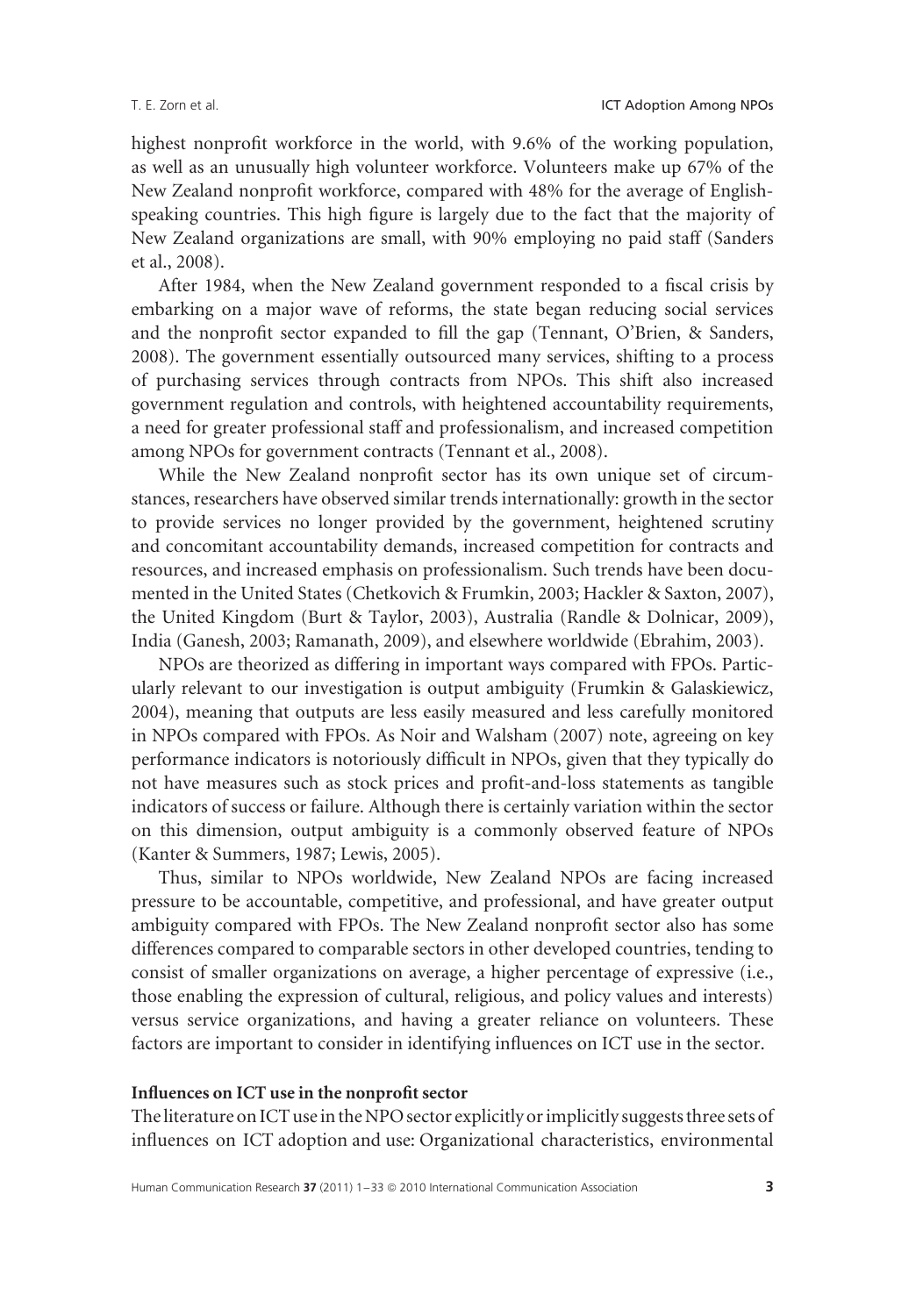characteristics, and pressures to establish legitimacy. A number of organizational characteristics have been considered to influence ICT adoption among NPOs. Research has focused mostly on tangible resources that enable or support adoption, especially organizational size, budget, and ICT support.

For example, in one of the few survey studies of ICT adoption in the NPO sector, Finn and colleagues (2006) found that budget and organization size were positively correlated with ICT-related training and procedures designed to enhance ICT adoption (e.g., technology plans) but negatively correlated with proportion of staff who used the Internet. Similarly, a survey of both for-profit and nonprofit hospitals found that organizational size and system membership (i.e., being affiliated with a network of other hospitals) were significant predictors of ICT adoption (Hikmet, Bhattacherjee, Menachemi, Kayhan, & Brooks, 2008). In another study, Corder's (2001) survey showed that NPOs that have (a) discretion to choose technologies, (b) a small volunteer workforce, (c) leaders who support innovation, and (d) high donor commitment to new technologies were most likely to adopt new technologies. High donor commitment was the strongest correlate and, importantly, budget size and proportion of funding from government sources were not significantly related to ICT adoption. A fourth survey-based study (Hackler & Saxton, 2007) focused on evaluating sophistication of ICT uptake and not specifically on influences on adoption, although the authors found differences in sophistication that suggested the importance of the size of the organization's budget as a key influence. Finally, Schneider's (2003) ethnographic study of small, minority-focused NPOs found that lack of resources, including staff and volunteers drawn from populations least likely to be ICT literate, inhibited uptake.

Underlying the research on organizational characteristics is a view of ICTs as efficiency-enhancing tools. That is, scholars have attempted to explain ICT adoption among NPOs by constructing ICTs as material artifacts that constitute rational means to enhance efficiency and modernize and that, therefore, NPOs with sufficient resources would naturally seek to acquire. One study of ICT use by NPOs in the United Kingdom articulated this argument as:

An organisation that has efficient systems will be able to respond more quickly and efficiently to its clients and its funders. Better statistics, less duplication of effort, a faster, more appropriate response: the right technology can deliver all of these, cost-effectively and often quite simply. (Ticher, Maison, and Jones, 2002, p. 1)

We take efficient systems to mean those that produce the greatest quantity and/or quality of goods or services while minimizing use of resources. Although some have argued that NPOs have been traditionally less concerned about efficiency than have FPOs (Frumkin & Andre-Clark, 2000; Lewis, 2005), many recommend ICTs as means to help NPOs ''stretch their dollar'' and achieve more. For example, NPOs have been advised to use the Internet to target funding and to create Websites to advertise and market programs, increase the effectiveness of procurement, and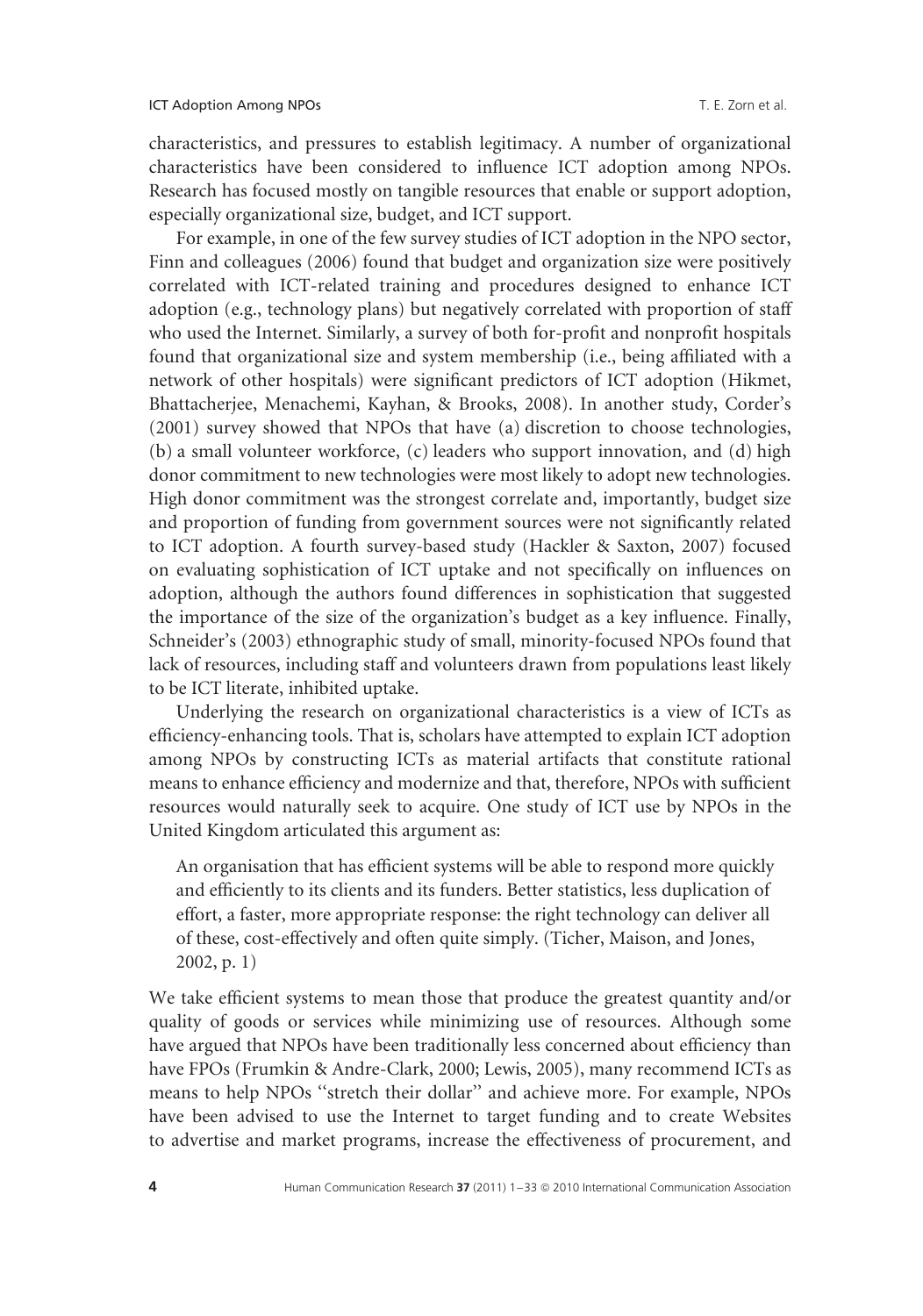enhance communication with stakeholders (Elliott, Katsioloudes, & Weldon, 1998). The view of ICTs as efficiency-enhancing tools seems to underlie the bulk of research on ICT adoption by NPOs. It assumes a technical rationality, ''the idea that technology is synonymous with process rationalization and progressive modernity in every application and context'' (Noir & Walsham, 2007, p. 314).

The second category of influences on ICT adoption by NPOs—characteristics of the environment—is closely connected to the first. The drive for efficiency is increased by an environment characterized by heightened scrutiny and, especially, competition for resources. Lee, Chen, and Zhang (2001) epitomize this view, providing an analysis of the means by which the Internet can be used to enhance efficiencies in multiple organizational operations and thereby achieve ''competitive advantage.'' Although there has been little systematic research on characteristics of the environment as an influence on ICT adoption, a view of the nonprofit sector as increasingly competitive underlies much of the research on NPOs' adoption of ICTs. Burt and Taylor (2003), in researching ICT adoption in the nonprofit sector in the United Kingdom, typify this assumption in explaining the rationale for their research: ''Heightened competition for both funding and volunteers, accompanied by acute pressures to deliver performance improvements, bring strong imperatives for organizational transformation'' (p. 115). Other researchers have followed suit, arguing that an increasingly competitive environment has led to pressure to adopt ICTs (Corder, 2001; Hackler & Saxton, 2007; Schneider, 2003; Ticher et al., 2002).

The third influence is somewhat less prominent in the literature: A view of ICTs as a symbolic resource to establish legitimacy. This perspective highlights the changes in the nonprofit sector reviewed in preceding paragraphs, especially the trend toward heightened scrutiny by, and accountability to, stakeholders—particularly funding bodies—who have expectations that organizations worthy of support will have certain characteristics, including the use of advanced technologies. Thus, NPOs must be concerned about their organizational reputations in the eyes of stakeholders and adopt and use ICTs in part to appear legitimate. As Noir and Walsham (2007) explained: ''Initiatives gain legitimacy and increase the likelihood of future resource allocations by making ICT a prerequisite'' (p. 314). Schneider (2003) found that nonprofits that could not effectively use ICTs often lost out on funding because they had trouble meeting funders' expectations for proposal quality and record-keeping systems. Another study found evidence that a state agency in the United States identified as benchmarks those NPOs that were early adopters of particular ICTs and then used these NPOs and their practices as models in developing recommendations and requirements for other NPOs (Thatcher, Brower, & Mason, 2006). Thus, adopting ICTs serves as a way to signal the organization's status as one that embraces ''best practice'' and is therefore worthy of support.

In summary, NPOs may be influenced to adopt ICTs for multiple reasons. Some of these reasons reflect a ''technical rationality'' (Noir & Walsham, 2007); specifically, ICTs are seen as material instruments that can increase efficiency and effectiveness, and consequently organizations with the resources and support to acquire them will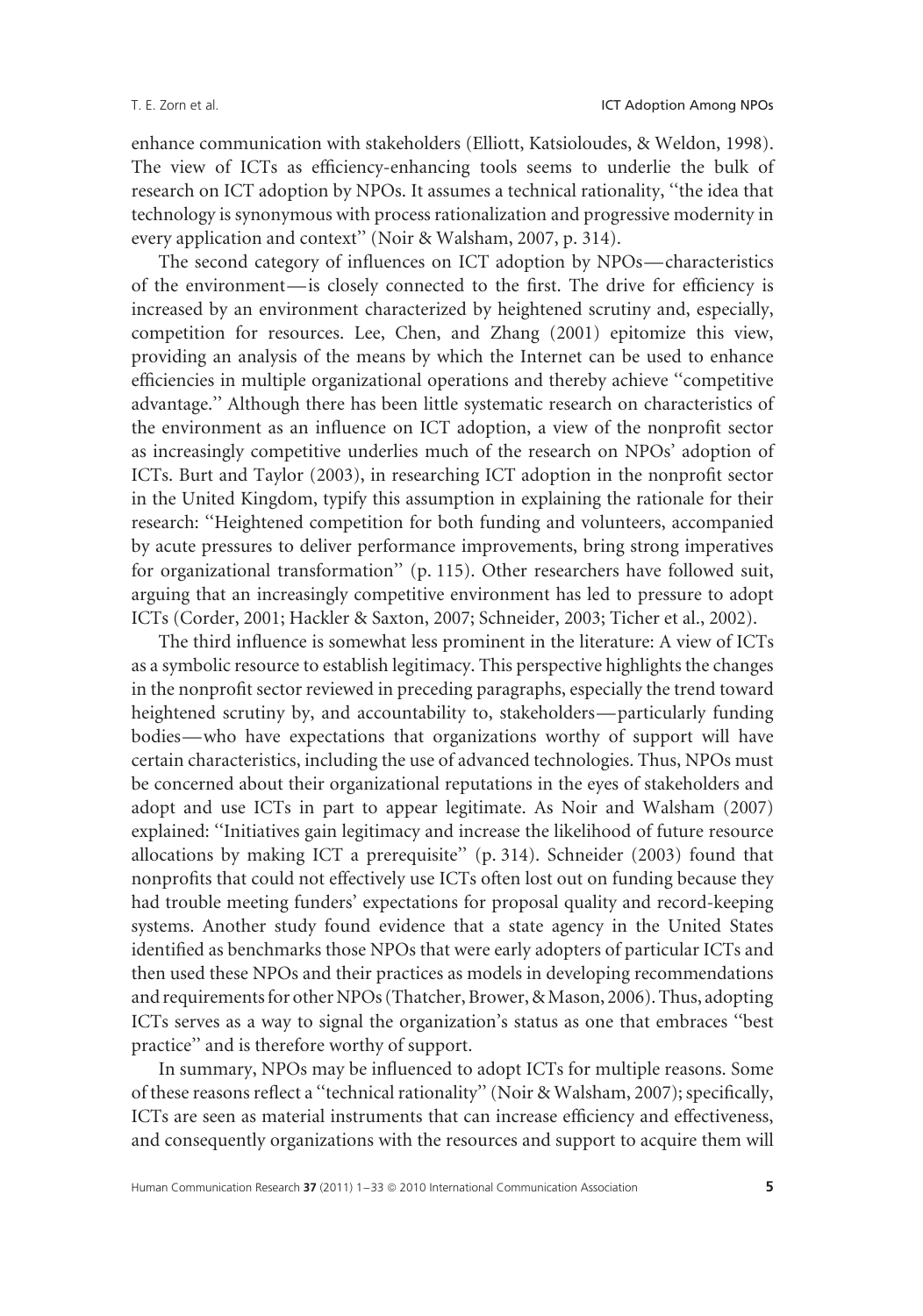#### ICT Adoption Among NPOs **T. E.** Zorn et al.

do so. However, the literature also points to ICTs as symbolic resources and suggests that organizational leaders who wish to position their organizations as legitimate can do so by adopting and using ICTs. This latter motivation suggests the relevance of institutional theory as a way of understanding ICT adoption and use by NPOs.

#### **Theoretical framework, hypotheses, and research questions**

Institutional theory (DiMaggio & Powell, 1983; Scott, 1995; Scott & Christensen, 1995; Scott & Meyer, 1994) recognizes cultural and institutional forces that mediate the spread of management practice and also recognizes that organizations often enact changes that reflect ''myths in the institutional environment rather than a detached calculus of costs and benefits'' (Frumkin & Galaskiewicz, 2004, p. 284). The theory highlights the tension between perceived institutional norms and efficiency considerations (Noir & Walsham, 2007) and recognizes the symbolic import of certain organizational practices to signal conformity to emergent norms.

Institutional theory proposes that under certain circumstances organizations will come to resemble one another in their structures and practices due to a host of pressures acting on them collectively. Because organizations are heavily influenced by one another's actions, and pattern their own behaviors after those of other organizations at large, they are continually in flux, as they are produced and reproduced in response to a larger social— that is, institutional—environment. Institutional pressures from the environment thus magnify the homogeneity of practices across institutions. Research emanating from institutional theory has empirically documented how common practices become established across multiple organizations, in order that organizations may be seen as legitimate members of a particular organizational field (Scott & Meyer, 1991; Tolbert & Zucker, 1983).

DiMaggio and Powell (1983; Powell & Dimaggio, 1991) describe this trend of homogeneity as *isomorphism* or a perceived need to attain political or social power driven by institutional and social legitimacy. Pressures toward isomorphism are particularly pronounced under conditions of high ambiguity (Abrahamson & Rosenkopf, 1993; DiMaggio & Powell, 1983; O'Neill, Pouder, & Buchholtz, 1998), such as when new technologies are introduced and little reliable information about them is available. Ambiguity results from lack of foresight as to how new technologies might affect organizational processes and structures (Huber, 1990). Additionally, because of the output ambiguity typical of many NPOs, Frumkin and Galaskiewicz (2004) found that NPOs are more swayed by institutional pressures compared with FPOs.

The homogeneity of organizational forms in the environment increases with institutional forces that come in one of three forms (DiMaggio & Powell, 1983; Scott, 1995). *Coercive pressure* results from external demands such as formal legal directives or from informal pressures acting on dependent organizations that encourage them to assume a particular structure or meet particular cultural expectations. Thus, the degree to which an organization sees itself as *accountable*to government regulators or funders, for example, should correspond with pressure to conform to the expectations of these authorities.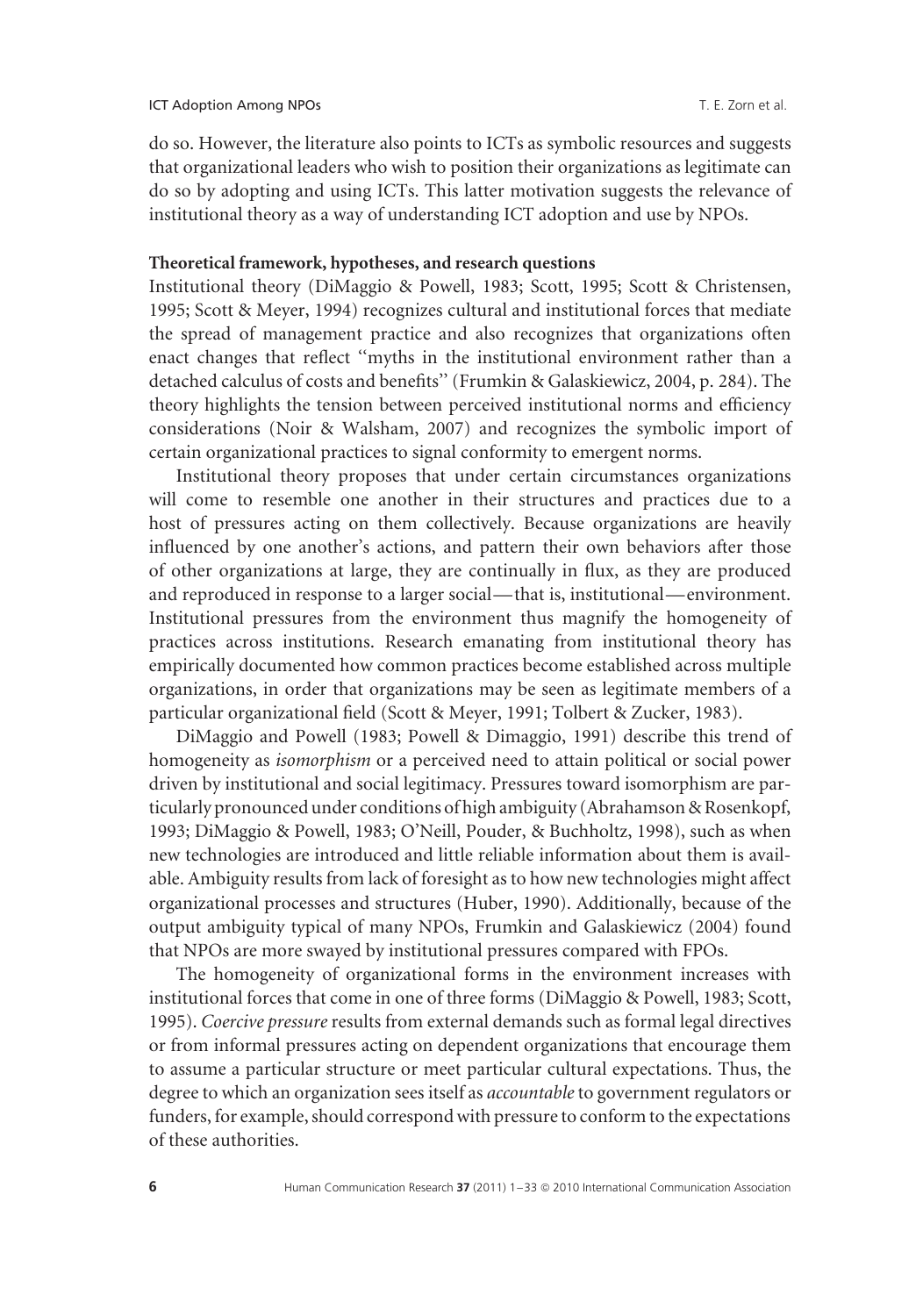*Normative pressure* results primarily from professional standardization. Employees may be formally socialized into normative practices through education or training in their profession or by learning organizational protocols, or they may learn these practices more informally through professional associations, conferences, and publications. Thus, the degree to which an organization insists on *professionalism* should correspond to normative pressure.

In addition to coercive and normative forces, institutional theory suggests a more local response to minimize uncertainty. *Mimetic pressure* results from direct peer imitation that alleviates organizational uncertainty (Haunschild & Miner, 1997). An example is what has been labeled *institutional pressure* (Flanagin, 2000; the degree to which organizations adopt *expected practices*—i.e., practices expected of other organizations perceived as similar to them), which has been shown to influence FPOs' adoption of Websites. Mimetic pressure is enhanced by *competitor scanning* (Grover & Goslar, 1993), a common practice across organizations that is a precursor to emulation of competitive peers, ultimately leading to greater homogeneity across the respective institutional field. *Marketization*, or the degree to which NPOs imitate the practices of business organizations, is another form of mimetic pressure (Doolin & Lawrence, 1998; Fairclough, 1993). Finally, organizations that perceive themselves to be *leaders in their field* might be especially prone to mimetic pressures (Flanagin, 2000). Perceived leadership can pressure organizations to remain current, adopting the latest innovations and ideas to ''stay ahead of the pack'' and maintain their leadership status. Leadership pressures can persuade organizations that they must lead rather than follow, encouraging early versus later adoption of innovations. Flanagin found evidence that organizations' self-perception of leadership in their field positively correlated with Website adoption, indicating a tendency to lead rather than follow.

Institutional theorists emphasize that these pressures may be isolated for analytical purposes, but that in practice, they often operate simultaneously and are difficult to differentiate. Thus, we offer the following hypothesis:

H1: Pressures derived from institutional isomorphism (i.e., *perceived leadership in the field, professionalism*, *expected practice*, *competitor scanning*, *accountability*, and *marketization*) will influence (a) NPOs' decisions to adopt a Website and (b) their usage of ICTs more generally.

Although the work to date on institutional theory is insightful, there remain a number of unanswered questions. For example, research tends to consider institutional isomorphic pressures as an alternative explanation of organizational practices rather than a complementary explanation in which institutional isomorphic pressures are considered alongside other more ''tangible'' influences. Our review in the preceding paragraphs of the influences on NPOs' adoption of ICTs suggests that organizational characteristics, such as organizational size, budget, and support, as well as environmental characteristics, such as intensity of competition in the environment, may influence adoption alongside institutional isomorphic pressures. Thus, we posit the following two hypotheses: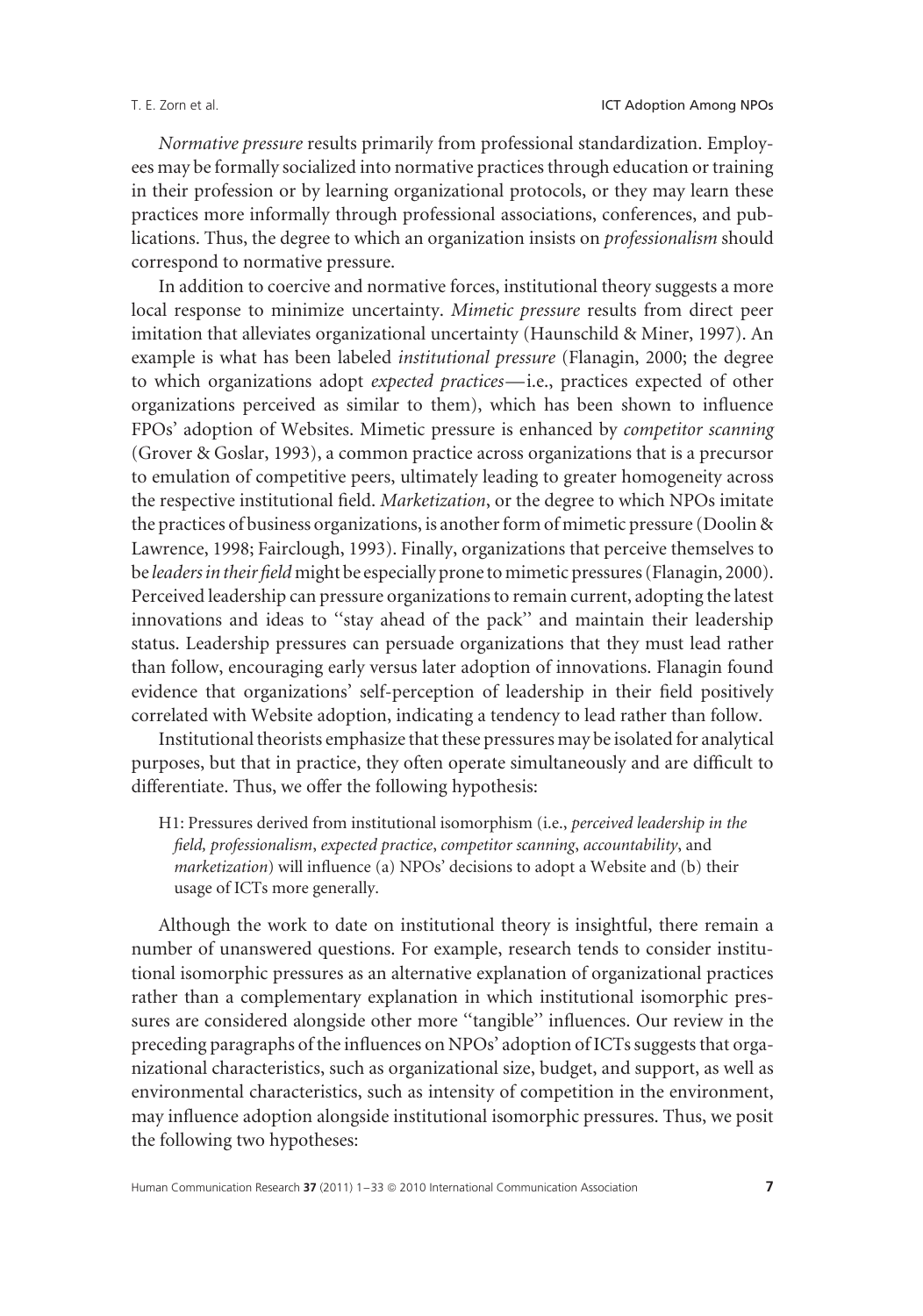- H2: Organizational characteristics (i.e., *organizational budget*, *information technology (IT) knowledge*, *IT support*, and *organizational size*) will influence (a) NPOs' decisions to adopt a Website and (b) their usage of ICTs more generally.
- H3: Environmental factors (i.e., *competition intensity*) will influence (a) NPOs' decisions to adopt a Website and (b) their usage of ICTs more generally.

Considering institutional isomorphic pressures alongside organizational and environmental factors provides a unique opportunity to consider the relative influence of institutional and noninstitutional forces and thus extends institutional theory. We therefore posit the following research question:

RQ1: What is the relative importance of environmental factors, organizational characteristics, and institutional isomorphic pressures on NPOs' technology adoption decisions and usage behaviors?

Another question raised by our review is whether institutional isomorphic pressures may lead organizations to adopt innovations inefficiently or nonoptimally. Technologies may be seen as having an *optimal fit* when their perceived usefulness matches their actual use; that is, optimal fit means that the organization adopts technology only when it is considered to be operationally useful— that is, useful for doing work, or accomplishing tasks, efficiently. Institutional theory recognizes that organizations sometimes adopt ICTs for symbolic reasons— to signal their conformity with institutional norms—as opposed to doing so as a means of enhancing efficiencies (Noir & Walsham, 2007). Thus, the pursuit of legitimacy is potentially seen as being in tension with the pursuit of operational efficiency.

This tension emerged initially in Meyer and Rowan's (1991) seminal work in which they directly contrasted efficiency considerations with institutional isomorphic pressures and has been echoed in other institutional theory research as well (e.g., Noir &Walsham, 2007; Powell & Dimaggio, 1991; Thatcher et al., 2006). For example, Noir and Walsham ''emphasised the potential of ICT to play a mythical and ceremonial role in contrast to the traditional technical role that most see ICT ... fulfilling" (p. 329). Another recent study suggested that organizations influenced by coercive and normative pressures may be more likely to find the technologies a poor fit for their situation and therefore less likely to make optimal use of them (Thatcher et al., 2006). In such a case, a technology is adopted but not perceived as useful, therefore resulting in wasted effort (and resources) for the organization. Thus, we posit the following research question:

RQ2: What are the effects of institutional isomorphic pressures, organizational characteristics, and environmental characteristics on optimal technology fit?

# **Method**

A large-scale survey of NPOs in New Zealand was conducted, focusing on the influences on their adoption and usage of (a) Websites and (b) ''Information and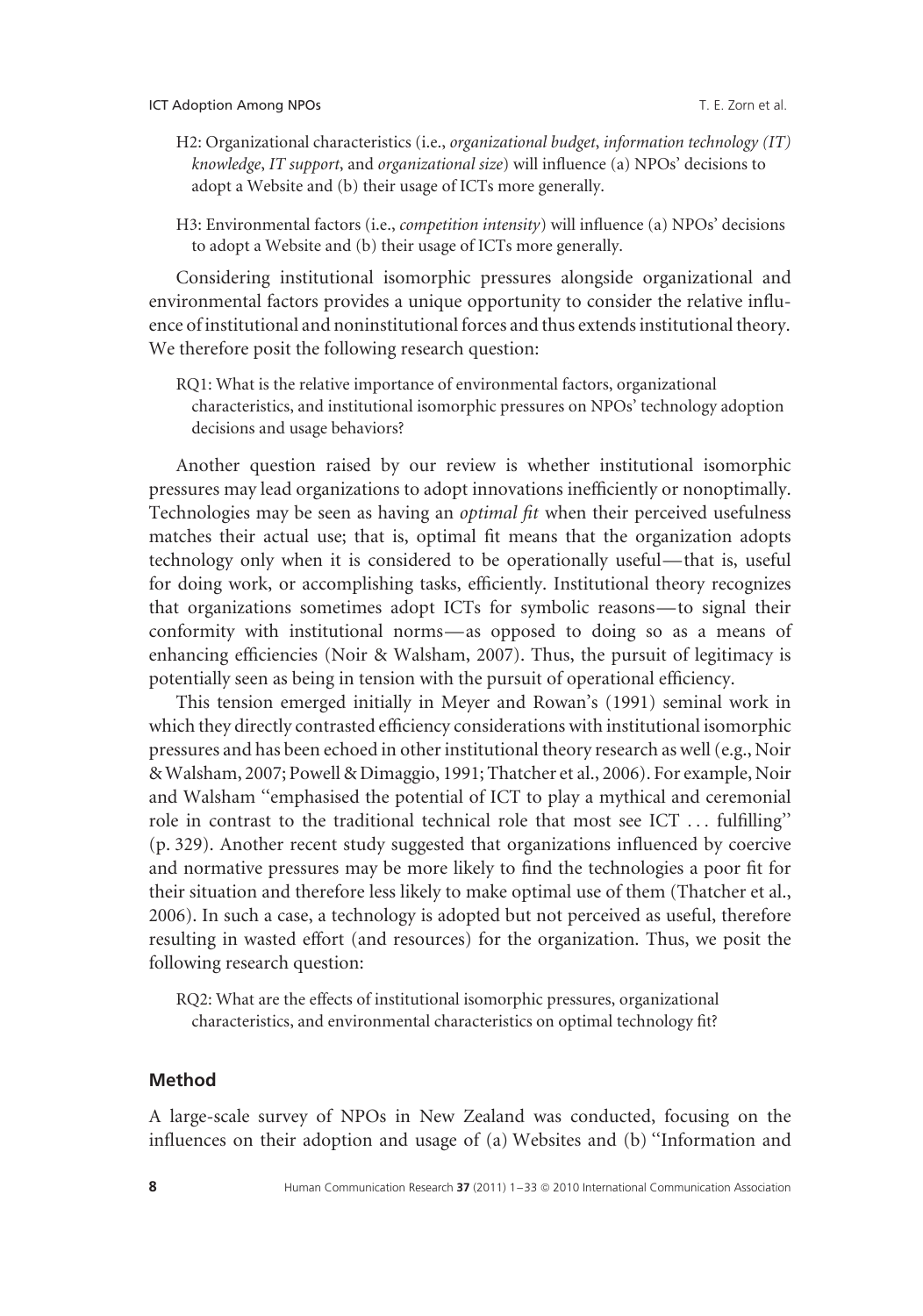Communication Technologies (ICTs) beyond just Websites,'' which were defined for respondents as ''computer-based technologies used to create, access, store, and distribute information or to communicate between individuals.'' Examples of ICTs mentioned included electronic mail, videoconferencing, electronic databases, intranets, and extranets.

### **Sample and procedure**

Names and addresses of the organizations surveyed in this study were obtained from the New Zealand Ministry of Economic Development's Societies and Trusts Online Website (www.societies.govt.nz), which includes all registered charitable trusts and incorporated societies in New Zealand. Organizations were chosen for inclusion by first selecting an array of locations (i.e., by town or city) that represented a mix of North Island and South Island as well as urban and rural locations. Then, for each town or city selected, all organizations listed as having an address there were downloaded and included in the final list of 2,775 NPOs in New Zealand.

Survey items assessing theoretical and practical variables of interest were generated in consultation with a panel of advisors that included members of various government ministries and representatives of the NPO sector. A draft version of the questionnaire was developed and submitted to the panel of advisors for feedback, subsequently refined, and then mailed to the final list of organizations in November 2005. A second round of surveys was sent to nonrespondents in February 2006. Survey instructions noted that ''the most appropriate person to complete the survey is the person who is most knowledgeable about your organization's ICT capabilities and practices.'' While it may be seen as a limitation that these instructions meant that the respondent could hold one of several roles, we expected, given the small size of the vast majority of organizations in our sample, that respondents were likely to be familiar with ICT use as well as the various social pressures faced by the organization. Incentives in the form of a raffle prize were used to increase the survey response rate.

Of the surveys mailed out, 224 were returned due to invalid addresses and another 8 were returned because the organizations no longer existed, resulting in 2,543 valid questionnaires. Of these,  $1,046$  ( $N = 1,046$ ) organizations returned completed surveys, for a response rate of 41%. Some questions were skipped, resulting in less than the total number of returned questionnaires being available for some analyses.

#### **Measures**

#### *Dependent variables*

*Website adoption* was measured dichotomously by the question: ''Does your organization currently have a Website?''

*ICT use* was assessed by responses to a series of questions about current uses of ICTs, using a 5-point scale ranging from strongly disagree to strongly agree. In order to decrease nonresponses, and because it is conceptually distinct, participants were also given the option to note if the use of some ICTs was ''not applicable'' to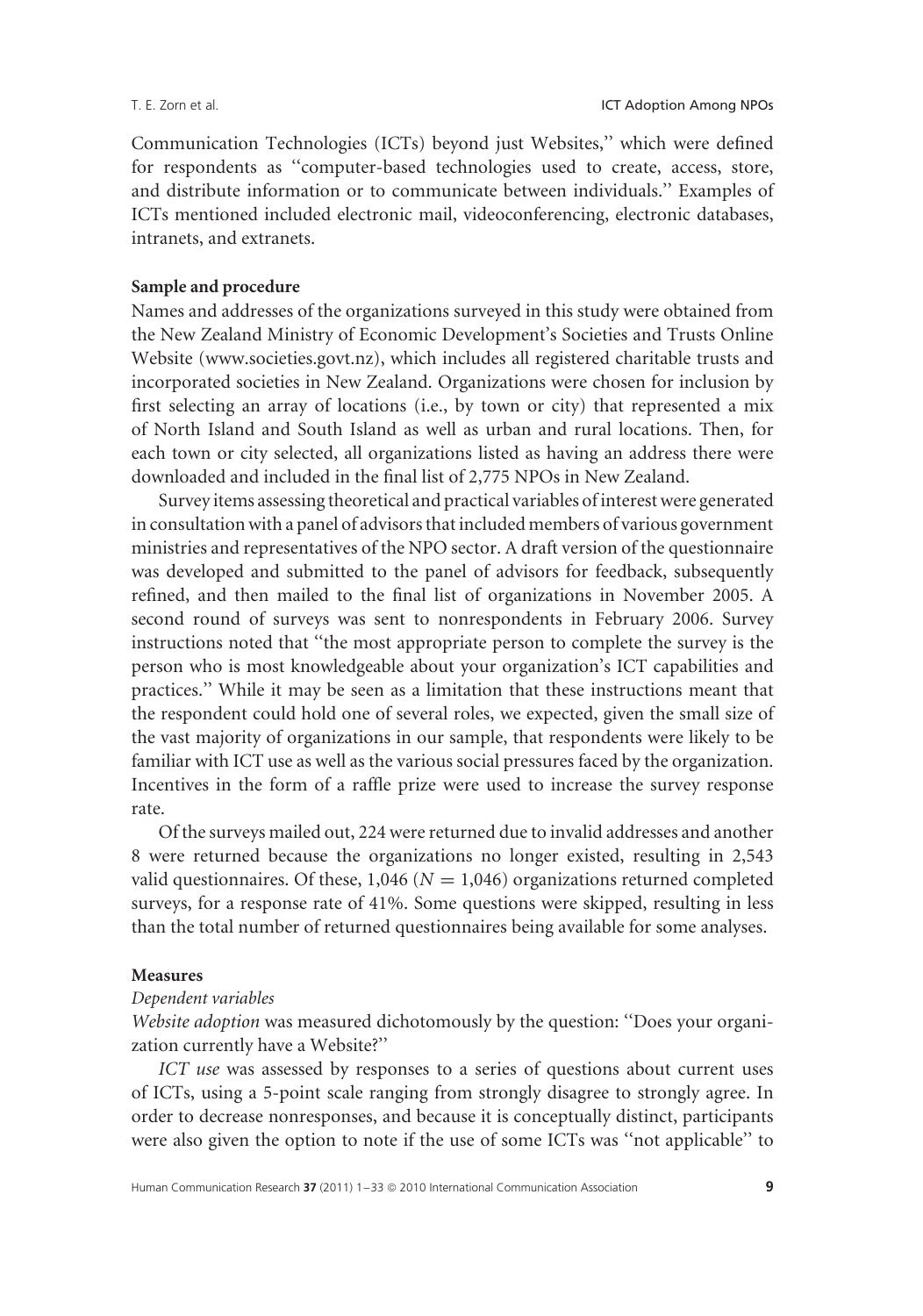them. Such responses were recoded prior to analysis as strongly disagree, because they are in effect equivalent (e.g., an organization indicating that the use of ICTs to recruit volunteers was not applicable to them would also strongly disagree with the statement that they use ICTs to recruit volunteers).

ICT use items represented a diversity of issues with potential overlap among them. Therefore, principal components factor analysis with varimax rotation was used to identify the major dimensions of ICT use. As shown in Table A1, a three-factor structure emerged from the data, explaining 58% of the variance overall. All factors had eigenvalues over 1.0 and individual items were retained only if they had a primary loading of at least .60 and a secondary loading below .40.

The first factor, labeled *communication and information flow*, was composed of five items (Cronbach's  $\alpha = .86$ ), which primarily focused on using ICTs for the exchange of messages and information within and outside the organization. The mean score on this scale was  $3.58$  ( $SD = 1.15$ ). Five items loaded on the second factor, which appeared to represent the use of ICTs for *stakeholder engagement*, for which Cronbach's  $\alpha$  was .81 ( $M = 2.25$ ;  $SD = 1.02$ ). Items in this factor included ways in which organizations might engage their various stakeholders, for example, by providing or acquiring training, recruiting staff and volunteers, conducting advocacy campaigns, or making technologies available to their clients. Three items loaded on the final factor, labeled *resource acquisition* (Cronbach's  $\alpha = .86$ ;  $M = 3.18$ ;  $SD = 1.32$ ). These items focused on using ICTs to research and apply for funding. Table A1 lists the survey items that compose these factors.

Following Zorn, Flanagin, and Bator (2010), optimal ICT fit (from RQ2) was operationalized in two ways: First, *optimal ICT use* was calculated as a difference score between current ICT use and the perceived usefulness of ICTs. Perceived usefulness was assessed through a series of questions that were parallel to the ICT use items; these questions asked respondents to assess how *useful* ICTs are "regardless of whether you currently have access to these tools or not" for each particular use. Then, the items parallel to those used to derive each factor of ICT use (i.e., communication and information flow, stakeholder engagement, and resource acquisition) were selected and a mean score derived for each factor. The usefulness scores were then subtracted from ICT use scores to derive scores of optimal ICT use. The logic of this measure is that using ICTs commensurate with their perceived usefulness is ideal. Scores ranged from  $+4(5-1)$  to  $-4(1-5)$ , where the extremes indicate suboptimal use: Scores tending toward +4 indicate greater wasted effort (i.e., reported ICT use exceeds perceived ICT usefulness), whereas scores tending toward −4 indicate greater unrealized potential (i.e., perceived usefulness exceeds use).

Also following Zorn et al. (2010), a second measure of optimal ICT fit, *ICT use efficiency*, was derived as the absolute value of optimal ICT use. ICT use efficiency scores closer to 0 indicate more efficient ICT use (i.e., use of ICTs matches their perceived usefulness), whereas scores increasingly indicate suboptimal use the more they deviate from 0.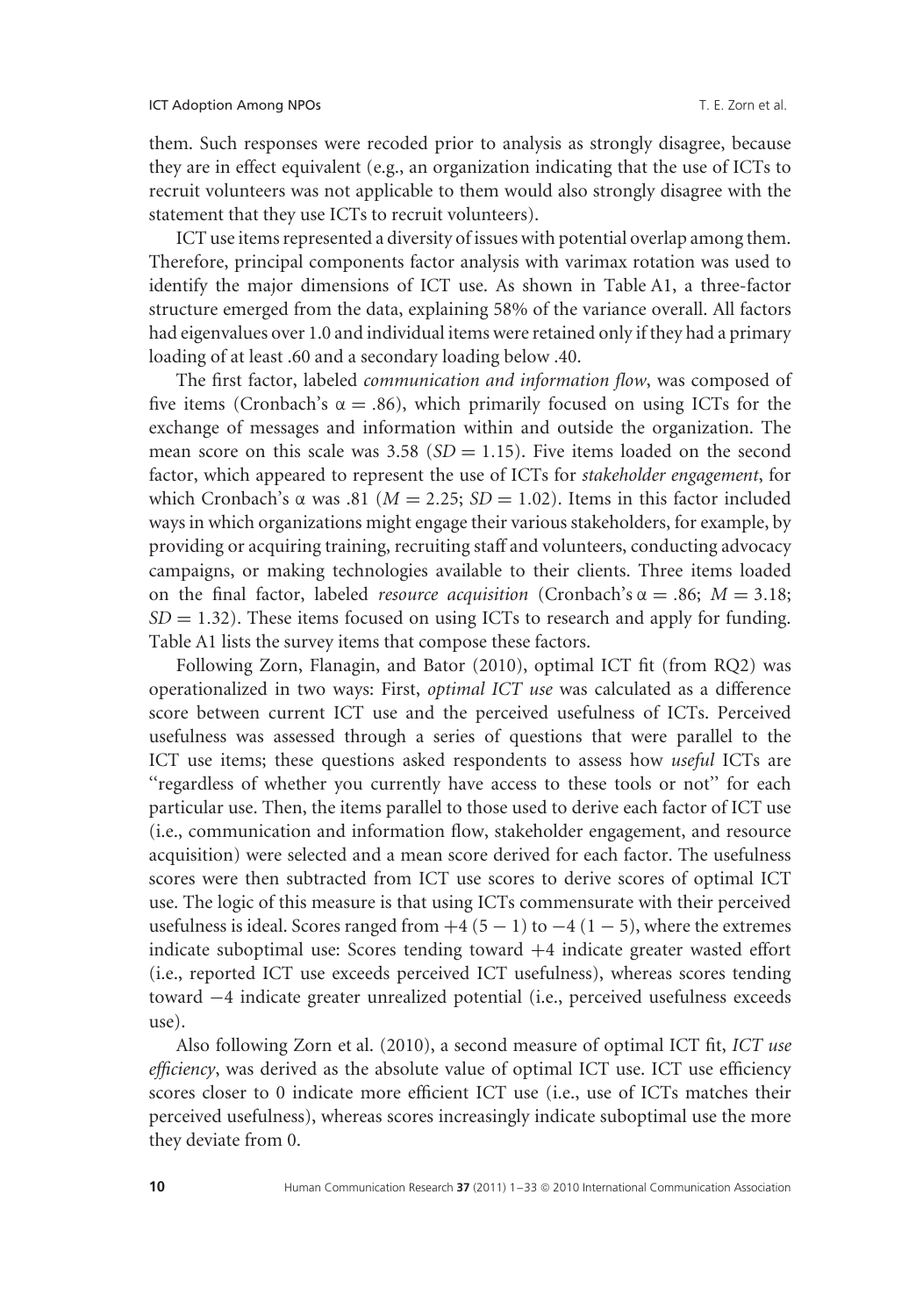### *Independent variables*

Four organizational characteristics were measured. *Organizational size* was assessed by the number of paid staff members. *Organizational budget* was measured by the annual budget at one of nine levels, which ranged incrementally from ''less than \$10,000'' to ''more than \$50 million.'' *IT knowledge* and *IT support* were measured by items designed to assess the level of the organization's knowledge of ICT (''evaluate your organization's key decision makers' level of knowledge about computer technologies'') and the level of technical support (''evaluate the adequacy of the technical support available to you''), respectively. Values ranged from 1 (very low) to 5 (very high).

One environmental characteristic was assessed. *Competition intensity* (Cronbach's  $\alpha = .74$ ), which was composed of items such as "there is tough competition in our sector for funding and support," was adapted from Grover (1993).

Six pressures derived from institutional isomorphism were assessed. Four of these assessed mimetic pressures. Measures of *leadership in the field* and *expected practice* were based on Flanagin (2000). Leadership was assessed by asking the extent to which organizations, relative to their direct peers, considered themselves to be a leader in their field (where  $1 =$  we are not a leader in our field to  $5 =$  we are the clear leader in our field). *Expected practice* (Cronbach's  $\alpha = .78$ ) was assessed by items addressing the degree to which organizations similar to their own relied on ICTs; these items assess beliefs about the degree to which ICT use is typical and expected among organizations in an institutional field.<sup>3</sup> Like all remaining variables, this was assessed on a 5-point scale, ranging from strongly disagree to strongly agree. *Competitor scanning* (Cronbach's  $\alpha = .63$ ; example item: "we monitor the moves of 'competitors' very closely'') was adapted from Grover (1993). Additionally, several new scales were developed as part of this study. *Marketization* assessed the degree to which organizations sought to emulate and compete with private-sector organizations (Cronbach's α = *.*72). Reflecting coercive pressure, *accountability* was designed to assess the degree to which organizations felt accountable to a higher authority through such activities as reporting or compliance (Cronbach's  $\alpha = .80$ ). Finally, reflecting normative pressure, *professionalism* (Cronbach's  $\alpha = .80$ ) measured the extent to which organizations believed they needed to act like professionals, through projected expertise, training, and image. Table A2 contains specific items assessing each measure.

# **Results**

Table 1 provides means, standard deviations, and zero-order correlations for all variables. The mean budget for organizations in the sample was  $2.08$  ( $SD = 1.19$ ) on the 9-point scale, corresponding to a budget of between \$100,000 and \$499,000 annually. Mean number of paid employees was nearly 9 ( $SD = 137.32$ ,  $Mdn = 0.0$ ), with a range of 0–4,200, and the mean number of unpaid staff was 10.49 (*SD* = 54*.*79,  $Mdn = 3.0$ . However, omitting one outlier organization, the mean number of paid staff drops to  $4.56$  ( $SD = 20.16$ ); similarly, by omitting one organization that listed an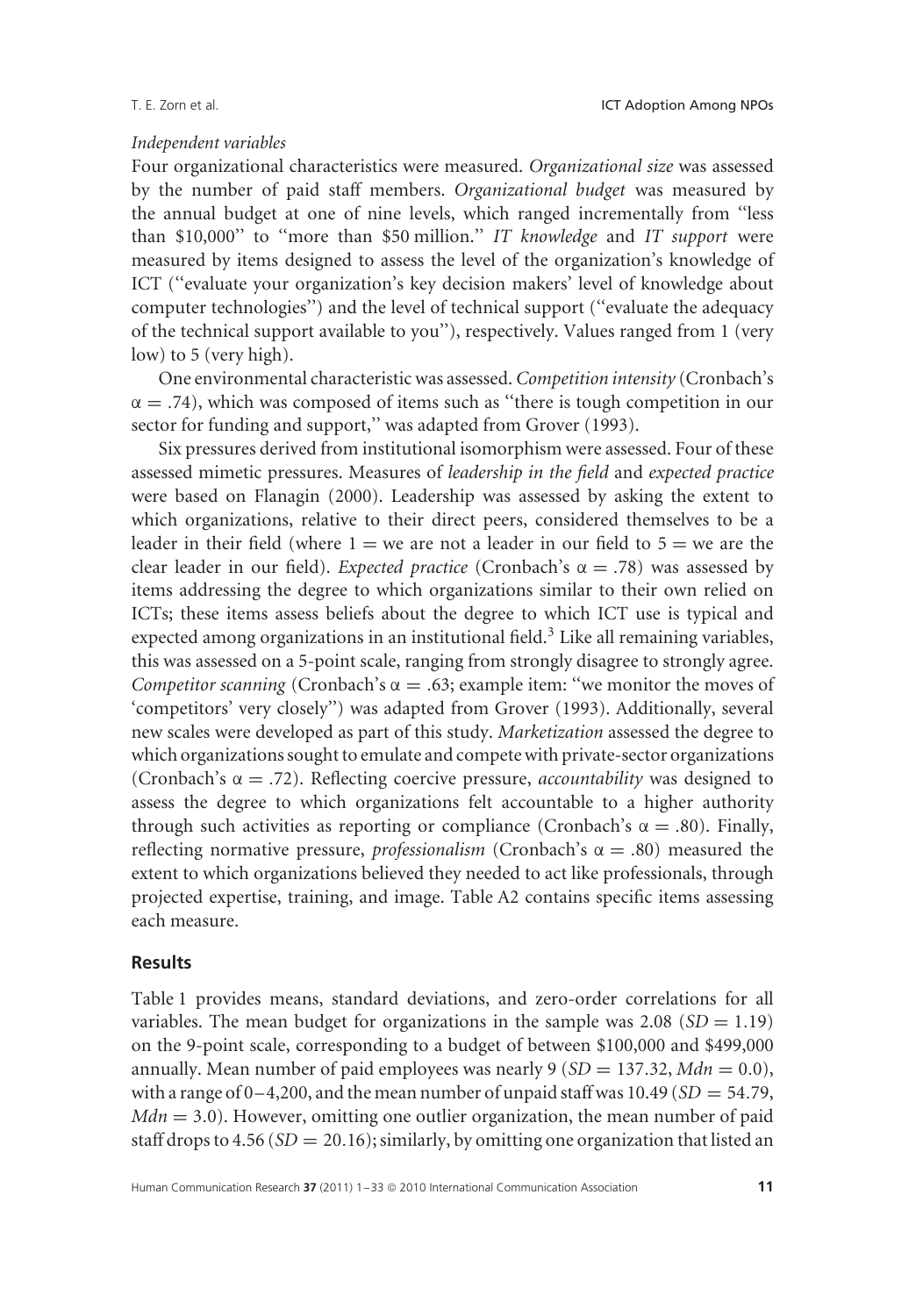#### ICT Adoption Among NPOs **T. E.** Zorn et al.

| Comp Inten                      |           | י∗<br>הלה :<br>39*      |                      | $-10^{**}$                                                                        |                      | .05                                                 |           |                                     |                                                         | $- \underbrace{1\overset{*}{\circ}}_{1\overset{*}{\circ}} \underbrace{1\overset{*}{\circ}}_{2\overset{*}{\circ}} \underbrace{1\overset{*}{\circ}}_{3\overset{*}{\circ}} \underbrace{1\overset{*}{\circ}}_{3\overset{*}{\circ}} \underbrace{1\overset{*}{\circ}}_{3\overset{*}{\circ}} \underbrace{1\overset{*}{\circ}}_{3\overset{*}{\circ}} \underbrace{1\overset{*}{\circ}}_{4\overset{*}{\circ}} \underbrace{1\overset{*}{\circ}}_{3\overset{*}{\circ}} \underbrace{1\overset{*}{\circ}}_{4\overset{*}{\circ}} \underbrace{1\overset{*}{\circ$ |                                                                                                                                                                                                                                                                                                                                                                                                                    |             |                      |                                                                                                                                                                                                                                                                                                                                                                                                                |                                 |                                                               |                             |                                             |           | $\odot$         |                                                                                                                       |
|---------------------------------|-----------|-------------------------|----------------------|-----------------------------------------------------------------------------------|----------------------|-----------------------------------------------------|-----------|-------------------------------------|---------------------------------------------------------|---------------------------------------------------------------------------------------------------------------------------------------------------------------------------------------------------------------------------------------------------------------------------------------------------------------------------------------------------------------------------------------------------------------------------------------------------------------------------------------------------------------------------------------------------|--------------------------------------------------------------------------------------------------------------------------------------------------------------------------------------------------------------------------------------------------------------------------------------------------------------------------------------------------------------------------------------------------------------------|-------------|----------------------|----------------------------------------------------------------------------------------------------------------------------------------------------------------------------------------------------------------------------------------------------------------------------------------------------------------------------------------------------------------------------------------------------------------|---------------------------------|---------------------------------------------------------------|-----------------------------|---------------------------------------------|-----------|-----------------|-----------------------------------------------------------------------------------------------------------------------|
| 110ddns TI                      | $.23**$   |                         |                      |                                                                                   |                      |                                                     |           |                                     |                                                         |                                                                                                                                                                                                                                                                                                                                                                                                                                                                                                                                                   |                                                                                                                                                                                                                                                                                                                                                                                                                    |             |                      |                                                                                                                                                                                                                                                                                                                                                                                                                |                                 |                                                               |                             |                                             |           | $.13*$          |                                                                                                                       |
| T Knowldg                       | $25**$    | $.18^{\ast\ast}$        | $.17*$               |                                                                                   |                      |                                                     |           |                                     |                                                         |                                                                                                                                                                                                                                                                                                                                                                                                                                                                                                                                                   |                                                                                                                                                                                                                                                                                                                                                                                                                    |             |                      |                                                                                                                                                                                                                                                                                                                                                                                                                |                                 |                                                               |                             | $\frac{1}{2}$                               | $.55**$   | $14**$          |                                                                                                                       |
| Org Size                        | Š.        | 0 <sup>5</sup>          | $\ddot{\circ}$       | $\mathfrak{S}$                                                                    | $-0.2$               |                                                     | $-0.5$    | $6^{\circ}$                         | $-0.05$                                                 | 88.9                                                                                                                                                                                                                                                                                                                                                                                                                                                                                                                                              |                                                                                                                                                                                                                                                                                                                                                                                                                    |             | 60.                  | $\odot$                                                                                                                                                                                                                                                                                                                                                                                                        | $\ddot{\theta}$                 | $.25***$                                                      | $1.00\,$                    | $\Xi$                                       | 64        | $\ddot{\circ}$  |                                                                                                                       |
| Budget                          | $.23*$    |                         | $.22**$<br>$.26**$   | $.16***$                                                                          |                      | $-16**$<br>$-13**$<br>$-13**$<br>$-19**$<br>$-19**$ |           |                                     |                                                         |                                                                                                                                                                                                                                                                                                                                                                                                                                                                                                                                                   |                                                                                                                                                                                                                                                                                                                                                                                                                    |             |                      |                                                                                                                                                                                                                                                                                                                                                                                                                |                                 |                                                               | $.25^{*}$                   | $.18**$<br>32*                              |           | $29*$           |                                                                                                                       |
| Profession                      | $.29**$   | $.32***$                |                      | $\begin{array}{r} .14** \\ -.12** \\ .06 \end{array}$ - .12**<br>- .05<br>- .16** |                      |                                                     |           |                                     |                                                         |                                                                                                                                                                                                                                                                                                                                                                                                                                                                                                                                                   |                                                                                                                                                                                                                                                                                                                                                                                                                    |             |                      |                                                                                                                                                                                                                                                                                                                                                                                                                |                                 |                                                               |                             |                                             |           | $.48*$          |                                                                                                                       |
| Account                         | $.25*$    | $.38**$                 |                      | $\frac{1}{11}$ $\frac{8}{11}$ $\frac{6}{11}$ $\frac{6}{11}$ $\frac{6}{11}$        |                      |                                                     |           | $17***$<br>- $17***$                |                                                         | $42**$<br>$41**$<br>$49**$<br>$49**$<br>$1.00$                                                                                                                                                                                                                                                                                                                                                                                                                                                                                                    |                                                                                                                                                                                                                                                                                                                                                                                                                    |             |                      |                                                                                                                                                                                                                                                                                                                                                                                                                |                                 | $55^{**}$<br>$55^{**}$<br>$0000000$<br>$000000$<br>$0.5^{**}$ |                             |                                             |           | $.50**$         |                                                                                                                       |
| Ldr in Field                    | $.26**$   | $.19**$                 |                      |                                                                                   |                      |                                                     |           |                                     |                                                         | $\begin{array}{cccc}\n & \stackrel{1}{\cancel{2}} \\  \hline\n 1 & 0 & 0 \\  \hline\n 2 & 0 & 0 \\  \hline\n 3 & 0 & 0 \\  \hline\n 4 & 0 & 0 \\  \hline\n 5 & 0 & 0 \\  \hline\n 6 & 0 & 0 \\  \hline\n 7 & 0 & 0 \\  \hline\n 8 & 0 & 0 \\  \hline\n 9 & 0 & 0 \\  \hline\n 1 & 0 & 0 \\  \hline\n 1 & 0 & 0 \\  \hline\n 1 & 0 & 0 \\  \hline\n 1 & 0 & 0 \\  \hline\n 1 & 0 & 0 \\  \hline\n 1 & 0 & 0 \\  \hline\n$                                                                                                                          |                                                                                                                                                                                                                                                                                                                                                                                                                    |             |                      |                                                                                                                                                                                                                                                                                                                                                                                                                |                                 |                                                               |                             |                                             |           | $.20*$          |                                                                                                                       |
| Marketiz                        |           | $22*$<br>$15*$<br>$15*$ |                      | $.13***$                                                                          | $-0.06$              | $-0.03$                                             | 02        |                                     | $.13***$<br>$-.10***$                                   | $\begin{array}{ccccccccc}\n & \stackrel{1}{\cancel{5}} & \stackrel{1}{\cancel{5}} & \stackrel{1}{\cancel{5}} & \stackrel{1}{\cancel{5}} & \stackrel{1}{\cancel{5}} & \stackrel{1}{\cancel{5}} & \stackrel{1}{\cancel{5}} & \stackrel{1}{\cancel{5}} & \stackrel{1}{\cancel{5}} & \stackrel{1}{\cancel{5}} & \stackrel{1}{\cancel{5}} & \stackrel{1}{\cancel{5}} & \stackrel{1}{\cancel{5}} & \stackrel{1}{\cancel{5}} & \stackrel{1}{\cancel{5}} & \stackrel{1}{\cancel{5}} & \stackrel{1}{\cancel{5}} & \stackrel{1$                             |                                                                                                                                                                                                                                                                                                                                                                                                                    |             |                      |                                                                                                                                                                                                                                                                                                                                                                                                                |                                 |                                                               |                             |                                             |           | $.55*$          |                                                                                                                       |
| Comp Scan                       | $.29*$    |                         | $35***$<br>$30***$   | $-16***$<br>$-11***$                                                              |                      | $.15**$                                             | $-14**$   | $.19***$<br>-.16**                  |                                                         | $\ddot{3}$<br>$\ddot{3}$<br>$\ddot{5}$<br>$\ddot{6}$<br>$\ddot{7}$<br>$\ddot{8}$<br>$\ddot{8}$<br>$\ddot{8}$<br>$\ddot{8}$<br>$\ddot{8}$<br>$\ddot{8}$<br>$\ddot{8}$<br>$\ddot{8}$<br>$\ddot{8}$<br>$\ddot{8}$<br>$\ddot{8}$<br>$\ddot{8}$<br>$\ddot{8}$<br>$\ddot{8}$<br>$\ddot{8}$<br>$\ddot{8}$<br>$\ddot{8}$<br>                                                                                                                                                                                                                              |                                                                                                                                                                                                                                                                                                                                                                                                                    |             |                      |                                                                                                                                                                                                                                                                                                                                                                                                                |                                 |                                                               |                             |                                             |           | $.62**$         |                                                                                                                       |
| Exp Prac                        | $^{*2}$   |                         | $.34***$<br>$.36***$ | $.19**$                                                                           | $-18**$              | $\sim$                                              | $-0.0$    | $.19***$<br>$-20***$<br>1.00        |                                                         |                                                                                                                                                                                                                                                                                                                                                                                                                                                                                                                                                   |                                                                                                                                                                                                                                                                                                                                                                                                                    |             |                      | $\begin{array}{ccccccccc}\n\ddot{s}&\ddot{s}&\ddot{s}&\ddot{s}&\ddot{s}&\ddot{s}&\ddot{s}&\ddot{s}\\ \ddot{r}&\ddot{r}&\ddot{r}&\ddot{r}&\ddot{r}&\ddot{s}&\ddot{s}&\ddot{s}&\ddot{s}\\ \ddot{r}&\ddot{r}&\ddot{r}&\ddot{r}&\ddot{r}&\ddot{r}&\ddot{s}&\ddot{s}&\ddot{s}\ddot{s}\\ \ddot{r}&\ddot{r}&\ddot{r}&\ddot{r}&\ddot{r}&\ddot{s}&\ddot{s}\ddot{s}\ddot{s}\ddot{s}\ddot{s}\ddot{s}\ddot$                |                                 |                                                               |                             |                                             |           | $.37*$          |                                                                                                                       |
| RA Eff                          | $-48**$   | $-.44***$               | $-0.68**$            | $-.55***$                                                                         | $-57***$<br>$-54***$ |                                                     |           | $-56**$<br>$-88**$<br>$-1.00$       |                                                         | $-0.20***$<br>$-16***$                                                                                                                                                                                                                                                                                                                                                                                                                                                                                                                            |                                                                                                                                                                                                                                                                                                                                                                                                                    | $-.10^{**}$ | $-18***$<br>$-17***$ |                                                                                                                                                                                                                                                                                                                                                                                                                | $-.16**$                        | $-0.19$                                                       | $-0.05$                     | $-.16***$                                   | $-15*$    | $-0.09*$        |                                                                                                                       |
| RA Fit                          | $48**$    | $.43***$                | $.70**$              |                                                                                   |                      |                                                     |           | $1.00\,$                            | $-0.88$                                                 | $.19^{**}$                                                                                                                                                                                                                                                                                                                                                                                                                                                                                                                                        | $.19***$<br>$.13***$                                                                                                                                                                                                                                                                                                                                                                                               |             | $.17*$               | $.17*$                                                                                                                                                                                                                                                                                                                                                                                                         | $.19**$                         | $.18*$                                                        | 04                          | $18^{*}$                                    | $-15*$    | $.12*$          |                                                                                                                       |
| SE Eff                          | $-.30**$  | $-.57***$               | $-.28**$             | $-.50**$                                                                          | $-94***$             |                                                     | $1.00\,$  |                                     |                                                         |                                                                                                                                                                                                                                                                                                                                                                                                                                                                                                                                                   |                                                                                                                                                                                                                                                                                                                                                                                                                    |             |                      |                                                                                                                                                                                                                                                                                                                                                                                                                |                                 |                                                               | $-0.5$                      | $-.14***$                                   | $-12*$    | $-0.06$         | stakeholder engagement use; RA = resource acquisition; Exp prac = expected practice; Comp scan = competitor scanning; |
| JIH HS                          | $30**$    | $.60**$                 | $.27*$               | $-46***$                                                                          |                      | 1.00                                                | $-.94***$ |                                     |                                                         | $-58$ <sup>**</sup><br>$-54$ <sup>*</sup><br>$-15$ <sup>*</sup><br>$-15$ <sup>*</sup><br>$-17$ <sup>*</sup>                                                                                                                                                                                                                                                                                                                                                                                                                                       |                                                                                                                                                                                                                                                                                                                                                                                                                    |             |                      |                                                                                                                                                                                                                                                                                                                                                                                                                | $\overline{0}$                  | $.13*$                                                        | $\ddot{0}$                  | $15*$                                       | $.12*$    | 0 <sup>5</sup>  |                                                                                                                       |
| <b>CIE EU</b>                   | $-.63***$ | $-.37***$               | $-.38**$             | $-.67***$                                                                         | $1.00$               | $-.46**$                                            |           | $-52**$<br>$-52***$                 |                                                         | $-18**$<br>$-11**$<br>$-06$<br>$-05**$<br>$-12**$                                                                                                                                                                                                                                                                                                                                                                                                                                                                                                 |                                                                                                                                                                                                                                                                                                                                                                                                                    |             |                      |                                                                                                                                                                                                                                                                                                                                                                                                                |                                 |                                                               | $-16**$<br>$-02$<br>$-17**$ |                                             | $-.14***$ | $-0.06$         |                                                                                                                       |
| CIE E!t                         | $.68**$   | $.37***$                |                      | 0.001                                                                             |                      | $-67***$<br>52**                                    | $-.50**$  | $.58***$<br>$.55***$                |                                                         | $.19^{**}$                                                                                                                                                                                                                                                                                                                                                                                                                                                                                                                                        | $.16***$<br>$.13***$                                                                                                                                                                                                                                                                                                                                                                                               |             | $.23**$              | $\cdot11^{**}$                                                                                                                                                                                                                                                                                                                                                                                                 | $.14***$                        | $.16*$                                                        | $\ddot{c}$                  | $.16^{**}$                                  | $.16*$    | $10^{**}$       |                                                                                                                       |
| 9sU AЯ                          | $57*$     | $.55***$                | $00$ .               | $37**$                                                                            | $-.38***$            | $.28^{**}$                                          | $-.28**$  | $.70**$                             | $-0.68^{**}$                                            | $.36**$                                                                                                                                                                                                                                                                                                                                                                                                                                                                                                                                           | $.30***$<br>$.25***$                                                                                                                                                                                                                                                                                                                                                                                               |             | $\cdot^{19^{**}}$    | $.38**$                                                                                                                                                                                                                                                                                                                                                                                                        | $.32***$                        | $.26^{*}$                                                     | 0 <sup>3</sup>              | $.17**$                                     | $.18*$    | $.29***$        | d information flow; $SE =$                                                                                            |
| $\partial^s \Omega$ $\exists S$ | $.48**$   | $00$ .                  | $.55***$<br>$.37***$ |                                                                                   | $-.37***$            | $60**$                                              | $-.57***$ | $A3^{\ast\ast}$                     | $.44**$                                                 |                                                                                                                                                                                                                                                                                                                                                                                                                                                                                                                                                   | $\begin{array}{c} 34 \overline{)11} \\ 35 \overline{)11} \\ 5 \overline{)11} \\ 5 \overline{)11} \\ 5 \overline{)11} \\ 5 \overline{)11} \\ 5 \overline{)11} \\ 5 \overline{)11} \\ 5 \overline{)11} \\ 5 \overline{)11} \\ 5 \overline{)11} \\ 5 \overline{)11} \\ 5 \overline{)11} \\ 5 \overline{)12} \\ 5 \overline{)13} \\ 5 \overline{)14} \\ 5 \overline{)15} \\ 5 \overline{)16} \\ 5 \overline{)16} \\ 5$ |             |                      |                                                                                                                                                                                                                                                                                                                                                                                                                | $.28***$<br>$.22***$            |                                                               | 0 <sup>5</sup>              | $.18^{\ast\ast}$                            | $.15**$   | $27***$         |                                                                                                                       |
| $CIE$ $\Omega$ se               | 0.100     |                         |                      | $.68**$                                                                           |                      | $.30**$                                             | $-.30***$ | $\cdot ^{48^{\ast\ast}}$            | $-48**$                                                 |                                                                                                                                                                                                                                                                                                                                                                                                                                                                                                                                                   |                                                                                                                                                                                                                                                                                                                                                                                                                    |             |                      | $\begin{array}{cccccccccc} \frac{1}{4} & \frac{1}{4} & \frac{1}{4} & \frac{1}{4} & \frac{1}{4} & \frac{1}{4} & \frac{1}{4} & \frac{1}{4} & \frac{1}{4} & \frac{1}{4} & \frac{1}{4} & \frac{1}{4} & \frac{1}{4} & \frac{1}{4} & \frac{1}{4} & \frac{1}{4} & \frac{1}{4} & \frac{1}{4} & \frac{1}{4} & \frac{1}{4} & \frac{1}{4} & \frac{1}{4} & \frac{1}{4} & \frac{1}{4} & \frac{1}{4} & \frac{1}{4} & \frac{$ |                                 |                                                               |                             |                                             |           |                 |                                                                                                                       |
| <b>as</b>                       |           |                         |                      | 1.02                                                                              | 0.84                 | 1.02                                                |           | $0.94$<br>1.09                      | 0.97                                                    |                                                                                                                                                                                                                                                                                                                                                                                                                                                                                                                                                   | $\begin{array}{c} 1.01 \\ 0.83 \\ 0.84 \end{array}$                                                                                                                                                                                                                                                                                                                                                                |             | $\frac{27}{2}$       | 1.03                                                                                                                                                                                                                                                                                                                                                                                                           | 0.73                            |                                                               | 137.32                      |                                             | 1.33      | 0.95            |                                                                                                                       |
| Mean                            | 3.58      |                         |                      |                                                                                   | $-0.39$<br>0.69      |                                                     | $1.10$    | $-0.70$                             | 0.86                                                    |                                                                                                                                                                                                                                                                                                                                                                                                                                                                                                                                                   | 3.09                                                                                                                                                                                                                                                                                                                                                                                                               | 3.47        | 3.33                 |                                                                                                                                                                                                                                                                                                                                                                                                                | $3, 3, 3, 3, 6$<br>$3, 3, 3, 6$ |                                                               | 8.95 1                      | 3.02                                        | 3.14      |                 |                                                                                                                       |
|                                 | $IIF$ use | SE use                  | <b>A</b> use         | <b>IFfit</b>                                                                      | $CIF$ eff            | SE fit                                              |           | $\mathop{\mathrm{SE}}\nolimits$ eff | $\operatorname{\mathsf{vA}}\operatorname{\mathsf{eff}}$ |                                                                                                                                                                                                                                                                                                                                                                                                                                                                                                                                                   | Exp prac<br>Comp scan<br>Mark<br>Ldr field                                                                                                                                                                                                                                                                                                                                                                         |             |                      | Acct                                                                                                                                                                                                                                                                                                                                                                                                           | Prof                            |                                                               |                             | $\mathop{\mathrm{Trg}\,\mathrm{size}}$ size | ddns.     | Comp inten 3.44 | Note: CIF use = communication an<br>* $p < .05$ . ** $p < .01$ . *** $p < .001$ .                                     |

**Table 1** Zero-Order Correlations, Means, and Standard Deviations for All Variables

Table 1 Zero-Order Correlations, Means, and Standard Deviations for All Variables

Mark =

 $IT$  supp  $=$ 

IT support; Comp inten

marketization; Ldr field

leader in the field; Acct

competition intensity.

accountability; Prof

professionalization; Org size

Organization size; IT know

information technology knowledge;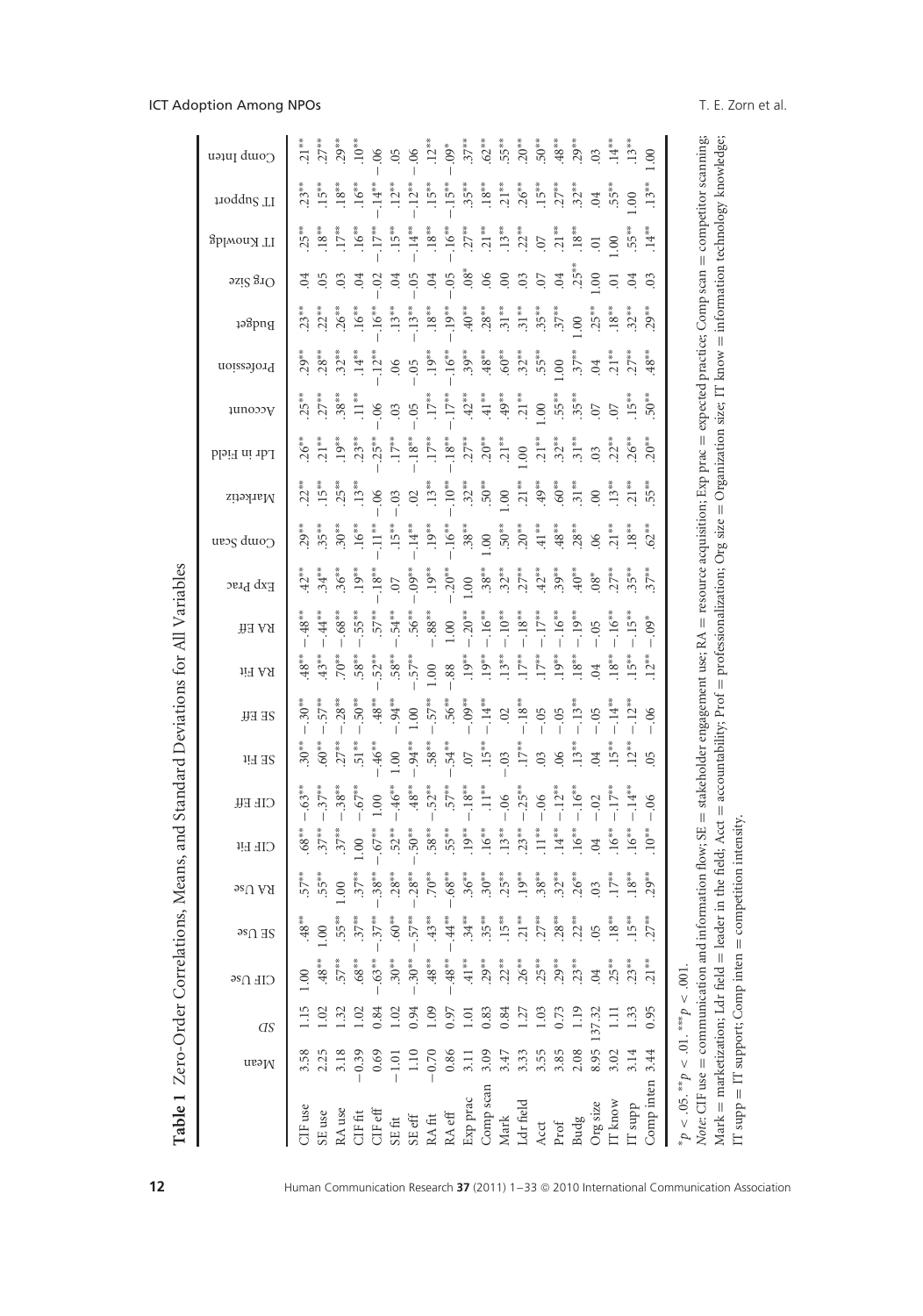unusually large number of volunteer staff, the mean number of unpaid staff drops to 8.84 (*SD* = 23*.*12). Overall, 35% of the organizations (*N* = 370) had a Website at the time of the survey, whereas 63% did not ( $N = 653$ ; 2% of responses were missing).

Stepwise binary logistic regression was used to identify significant predictors of Website adoption (H1a–H3a). All independent variables were entered into the analysis using a forward stepwise method in order to identify the model that best classified Website adopters and nonadopters. Of the 693 valid cases used in the analysis,  $4\,287\,(41\%)$  had a Website and 406 (59%) did not. Thus, to be useful, the regression model needed to significantly exceed the 59% chance classification.

The best predictive model (model  $\chi^2$  (8) = 148.49, *p* < .001) was created with an eight-step solution in which the following variables were entered in sequence: expected practice, IT support, organizational budget, perceived leadership in the field, accountability, IT knowledge, professionalism, and competitor scanning. Among these, increases in variables were more likely to predict Website adoption, except in the cases of accountability and professionalism, which were negatively related to the likelihood of Website adoption. Confidence interval scores for exp *b* values that do not cross 1.0 show the stability of these directional relationships across the population. The Nagelkerke  $R^2$  for this model was .26, indicating that it accounted for a moderate amount of variance in predicting whether organizations have a Website (Kinnear & Gray, 2006). The success rate of classification was 70%, a significant increase from the baseline model ( $p < .001$ ), and inspection of the residuals indicated no points in the model responsible either for poor fit or undue influence. Table 2 provides specific results of the logistic regression analysis, which shows no support for H3a and strong, though not complete, support for H1a and H2a.

H1b–H3b were tested using stepwise regression, with each ICT use factor as a separate dependent variable (i.e., communication and information flow, stakeholder

|                               |                            | 95% CI for $\exp b$ |       |       |
|-------------------------------|----------------------------|---------------------|-------|-------|
| Included                      | B(SE)                      | Lower               | exp b | Upper |
| Constant                      | $-3.65***$ (.55)           |                     |       |       |
| Expected practice             | $0.54***$ (.11)            | 1.37                | 1.72  | 2.15  |
| IT support                    | $0.19*(.09)$               | 1.02                | 1.21  | 1.44  |
| Organizational budget         | $0.34***$ (.09)            | 1.19                | 1.41  | 1.67  |
| Perceived leadership in field | $0.28***$ (.08)            | 1.13                | 1.32  | 1.55  |
| Accountability                | $-0.24$ <sup>*</sup> (.11) | 0.63                | 0.78  | 0.98  |
| IT knowledge                  | $0.21^*$ (.10)             | 1.02                | 1.24  | 1.50  |
| Professionalism               | $-0.47**$ (.11)            | 0.45                | 0.62  | 0.87  |
| Competitor scanning           | $0.37**$ (.14)             | 1.11                | 1.45  | 1.89  |

**Table 2** Logistic Regression Results for Website Adoption

*Note:* Nagelkerke  $R^2 = .26$ . Model  $\chi^2(8) = 148.49$ ,  $p < .001$ . CI = confidence interval; IT = information technology.

$$
*p < .05. **p < .01. **p < .001.
$$

Human Communication Research **37** (2011) 1–33 © 2010 International Communication Association **13**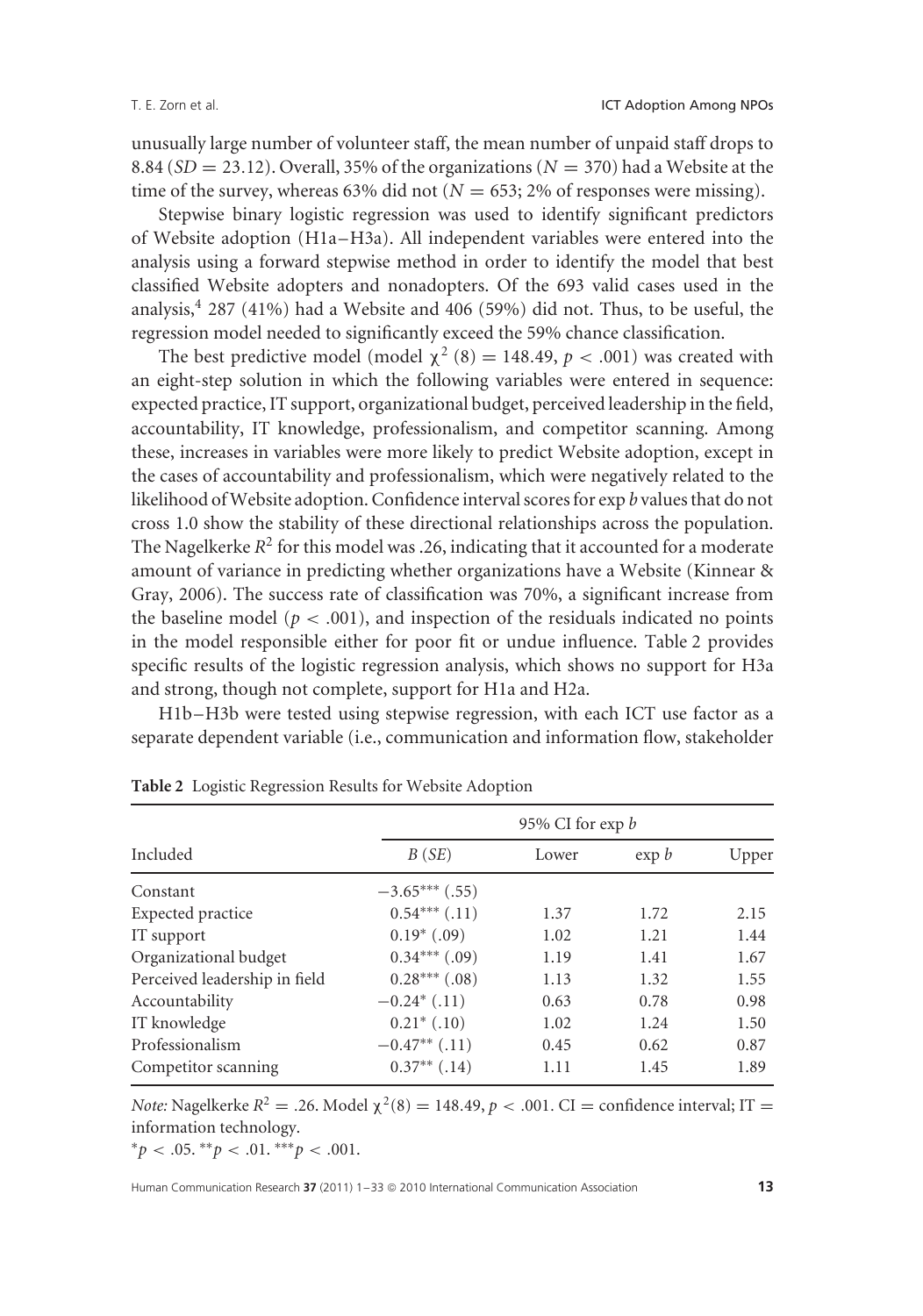engagement, and resource acquisition). For all analyses, data were inspected and tested for violations of assumptions (e.g., collinearity, skewness, and linearity) through variance inflation factor (VIF) and tolerance statistics, residual plots, and other means, and no notable violations were found. As illustrated in Table 3, five variables explained organizations' use of ICTs for communication and information flow: expected practice, IT knowledge, perceived leadership in field, competitor scanning, and accountability. The same factors predicted use of ICTs both for stakeholder engagement, with the addition of marketization, and for the use of ICTs for resource acquisition, though without the inclusion of perceived leadership in the field. As shown in Table 3, however, the relative importance of the predictor variables differed by the type of ICT use, although expected practice consistently accounted for a large portion of the variance explained. It should also be noted that though significant, several of these variables explained only a very modest amount of variance (*<*2%) and should be interpreted accordingly. Overall, models accounted for between 20 and 24% of the variance and showed very strong support for H1b, limited support for H2b (accounted for solely by IT knowledge), and no support for H3b.

| Variables                                      | β         | $F$ Change | $R^2$ | $R^2$ Change |
|------------------------------------------------|-----------|------------|-------|--------------|
| $Outcome = communication$ and information flow |           |            |       |              |
| Expected practice                              | $.285***$ | 140.08***  | .18   |              |
| IT knowledge                                   | $.160***$ | $26.91***$ | .21   | .033         |
| Perceived leadership in field                  | $.118***$ | $14.64***$ | .23   | .017         |
| Competitor scanning                            | $.095*$   | $9.76**$   | .24   | .011         |
| Accountability                                 | $.080*$   | $4.02*$    | .24   | .005         |
| $Outcome = stakeholders$ engagement            |           |            |       |              |
| Competitor scanning                            | $.245***$ | 88.63***   | .12   |              |
| Expected practice                              | $.162***$ | 33.10***   | .16   | .043         |
| Perceived leadership in field                  | $.100**$  | $9.43**$   | .18   | .012         |
| Accountability                                 | $.173***$ | $7.94**$   | .19   | .010         |
| Marketization                                  | $-.133**$ | $8.24***$  | .20   | .010         |
| IT knowledge                                   | $.077*$   | $4.31*$    | .20   | .005         |
| $Outcome = resource acquisition$               |           |            |       |              |
| Accountability                                 | $.284***$ | 126.95***  | .16   |              |
| Expected practice                              | $.175***$ | $34.50***$ | .21   | .042         |
| IT knowledge                                   | $.105**$  | $11.14***$ | .22   | .013         |
| Competitor scanning                            | $.093*$   | $5.43*$    | .23   | .006         |
|                                                |           |            |       |              |

**Table 3** Regression Analyses with ICT Use Variables as Outcomes

*Note:* Communication and information flow model:  $F = 41.62$ ;  $df = 5,649$ ;  $p < .001$ ; stakeholder engagement model:  $F = 26.94$ ;  $df = 6.640$ ;  $p < .001$ ; resource acquisition model:  $F = 47.09$ ;  $df = 4,650$ ;  $p < .001$ . ICT = information and communication technology;  $IT = information technology.$ 

<sup>∗</sup>*p < .*05. ∗∗*p < .*01. ∗∗∗*p* ≤ *.*001.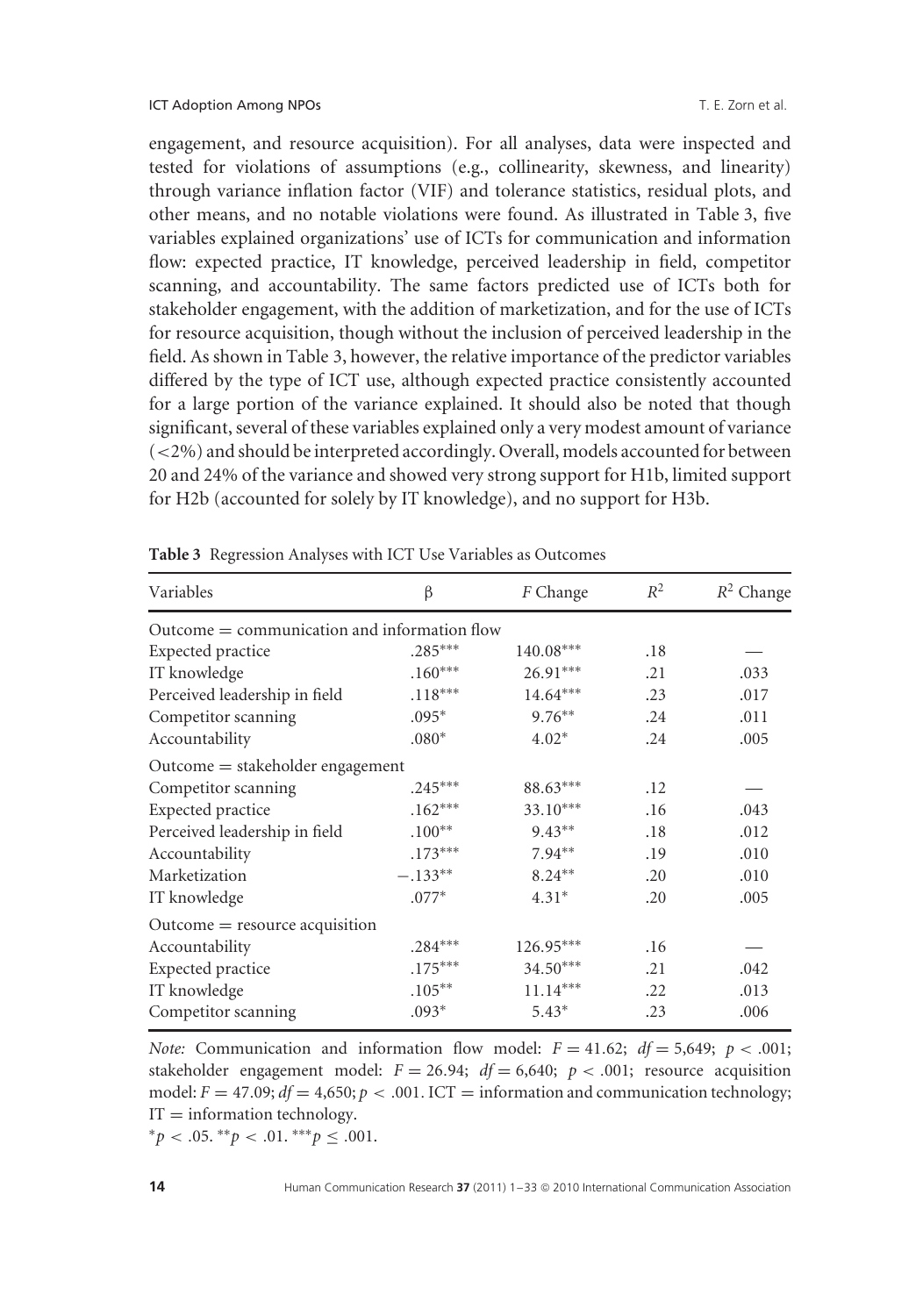Tables 4 and 5 illustrate results for RQ2, assessing the optimal fit of ICTs (specifically, optimal ICT use and ICT use efficiency, respectively). Perceived leadership in the field, expected practice, and IT knowledge predicted *optimal use of ICTs* for communication and information flow; perceived leadership in the field, IT knowledge, organizational size, marketization (which was negatively related), and competitor scanning predicted optimal use of ICTs for stakeholder engagement; and organizational size, IT knowledge, accountability, and perceived leadership in the field predicted optimal use of ICTs for resource acquisition. Overall, models explained a modest amount of variance (9–10%), and several factors among those that were significant were not particularly influential in terms of their predictive power (i.e., only 1–2% variance was explained).

Several factors predicted the *efficiency of ICT use* among these organizations (Table 5), explaining 9–10% of the variance overall. Perceived leadership in the field, expected practice, and IT knowledge predicted efficient use of ICTs for communication andinformation flow; perceived leadershipin the field, IT knowledge, organizational size, marketization, and competitor scanning predicted efficient use of ICTs for stakeholder engagement; and expected practice, perceived leadership in the field, organizational size, IT knowledge, and accountability predicted efficient use of ICTs for resource acquisition. Because lower scores indicate more efficient use,

| Variables                                                            | β          | F Change   | $R^2$ | $R^2$ Change |
|----------------------------------------------------------------------|------------|------------|-------|--------------|
| Outcome = optimal use of ICTs for communication and information flow |            |            |       |              |
| Perceived leadership in field                                        | $.195***$  | 39.89***   | .06   |              |
| Expected practice                                                    | $.131***$  | $15.69***$ | .08   | .022         |
| IT knowledge                                                         | $.107**$   | $7.49**$   | .09   | .011         |
| $Outcome = optimal use of ICTs for stakeholder engagement$           |            |            |       |              |
| Perceived leadership in field                                        | $.165***$  | $28.69***$ | .04   |              |
| IT knowledge                                                         | $.104**$   | $10.63***$ | .06   | .016         |
| Organizational size                                                  | $.105*$    | $5.55*$    | .07   | .008         |
| Marketization                                                        | $-.172***$ | $6.92**$   | .08   | .010         |
| Competitor scanning                                                  | $.138***$  | $8.65***$  | .09   | .012         |
| Outcome $=$ optimal use of ICTs for resource acquisition             |            |            |       |              |
| Organizational size                                                  | $.106*$    | 28.99***   | .04   |              |
| IT knowledge                                                         | $.152***$  | $18.67***$ | .07   | .027         |
| Accountability                                                       | $.128***$  | $12.30***$ | .09   | .017         |
| Perceived leadership in field                                        | $.107**$   | $7.40**$   | .10   | .010         |

**Table 4** Regression Analyses with Optimal ICT Use as the Outcome

*Note:* Optimal use of ICTs for communication and information flow model:  $F = 21.51$ ;  $df = 3,643; p < .001;$  optimal use of ICTs for stakeholder engagement model:  $F = 12.44; df =$ 5,631;  $p < .001$ ; optimal use of ICTs for resource acquisition model:  $F = 17.40$ ;  $df = 4,646$ ;  $p < .001$ . ICT = information and communication technology; IT = information technology.  ${}^*p < .05.$   ${}^{**}p < .01.$   ${}^{***}p \le .001.$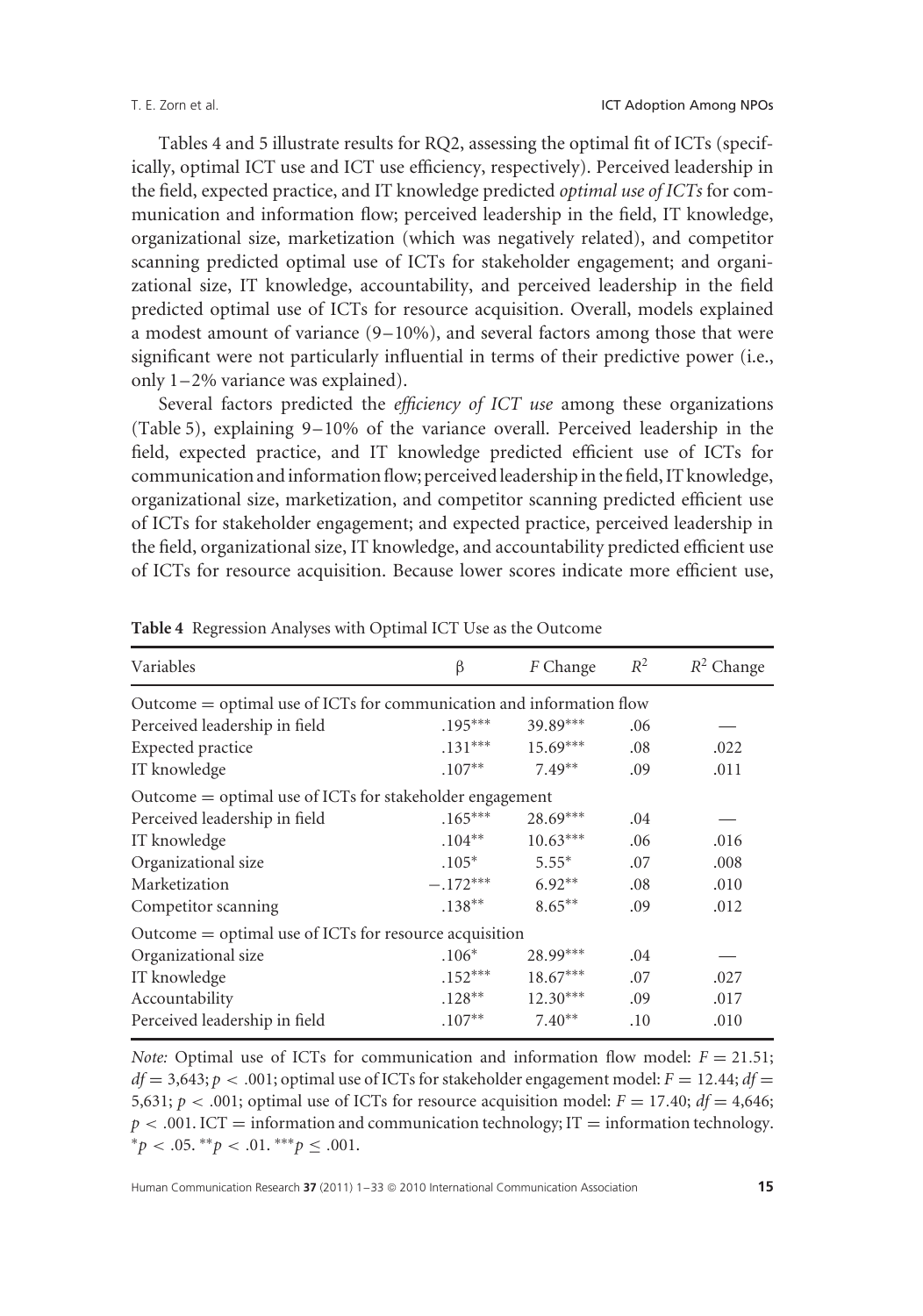| Variables                                                                | $\beta$    | F Change   | $R^2$ | $R^2$ Change |
|--------------------------------------------------------------------------|------------|------------|-------|--------------|
| $Outcome = efficient use of ICTs for communication and information flow$ |            |            |       |              |
| Perceived leadership in field                                            | $-.214***$ | 44.86***   | .07   |              |
| Expected practice                                                        | $-.117**$  | 12.34***   | .08   | .018         |
| IT knowledge                                                             | $-.092*$   | $5.60*$    | .09   | .008         |
| Outcome = efficient use of ICTs for stakeholder engagement               |            |            |       |              |
| Perceived leadership in field                                            | $-.176***$ | $30.55***$ | .05   |              |
| IT knowledge                                                             | $-.085*$   | $7.56**$   | .06   | .011         |
| Organizational size                                                      | $-.103*$   | $5.17*$    | .07   | .008         |
| Marketization                                                            | $.180***$  | $7.86**$   | .08   | .011         |
| Competitor scanning                                                      | $-.140**$  | $8.91**$   | .09   | .013         |
| $Outcome = efficient use of ICTs for resource acquisition$               |            |            |       |              |
| Expected practice                                                        | $-.109*$   | $37.65***$ | .06   |              |
| Perceived leadership in field                                            | $-.117**$  | $16.32***$ | .08   | .023         |
| Organizational size                                                      | $-.087*$   | $7.53**$   | .09   | .011         |
| IT knowledge                                                             | $-.099*$   | $5.71*$    | .10   | .008         |
| Accountability                                                           | $-.097*$   | $5.28*$    | .10   | .007         |

**Table 5** Regression Analyses with ICT Use Efficiency as the Outcome

*Note:* Efficient use of ICTs for communication and information flow model:  $F = 21.33$ ;  $df = 3,643; p < .001;$  efficient use of ICTs for stakeholder engagement model:  $F = 12.35; df =$ 5,631;  $p < .001$ ; efficient use of ICTs for resource acquisition model:  $F = 14.97$ ;  $df = 5,645$ ;  $p < .001$ . ICT = information and communication technology; IT = information technology. <sup>∗</sup>*p < .*05. ∗∗*p < .*01. ∗∗∗*p* ≤ *.*001.

the negative β values herein indicate greater efficiency of ICT use as these factors increase (and the positive value for marketization indicates less efficient use). Overall, results for optimal ICT fit demonstrate no effect of environmental factors, moderate predictive power for organizational characteristics, and strong predictive power for institutional isomorphic factors.

RQ1 considered the relative importance of environmental factors, organizational characteristics, and institutional isomorphic pressures on NPOs' Website adoption decisions and ICT usage behaviors and can be assessed in part by considering the preceding findings. A consistent pattern emerges in which institutional isomorphic pressures were most predictive, followed by organizational characteristics. The one environmental factor measured was statistically unrelated. More specifically, there was strong support in each analysis for the predictive power of pressures derived from institutional isomorphism, moderate support in each analysis for organizational factors, and no support for environmental factors.

To probe this further, additional analyses were performed to directly evaluate the importance of institutional isomorphic pressures relative to the other factors. To assess the portion of RQ1 regarding (Website) adoption decisions, a binary logistic regression was conducted, with the institutional isomorphism variables entered in a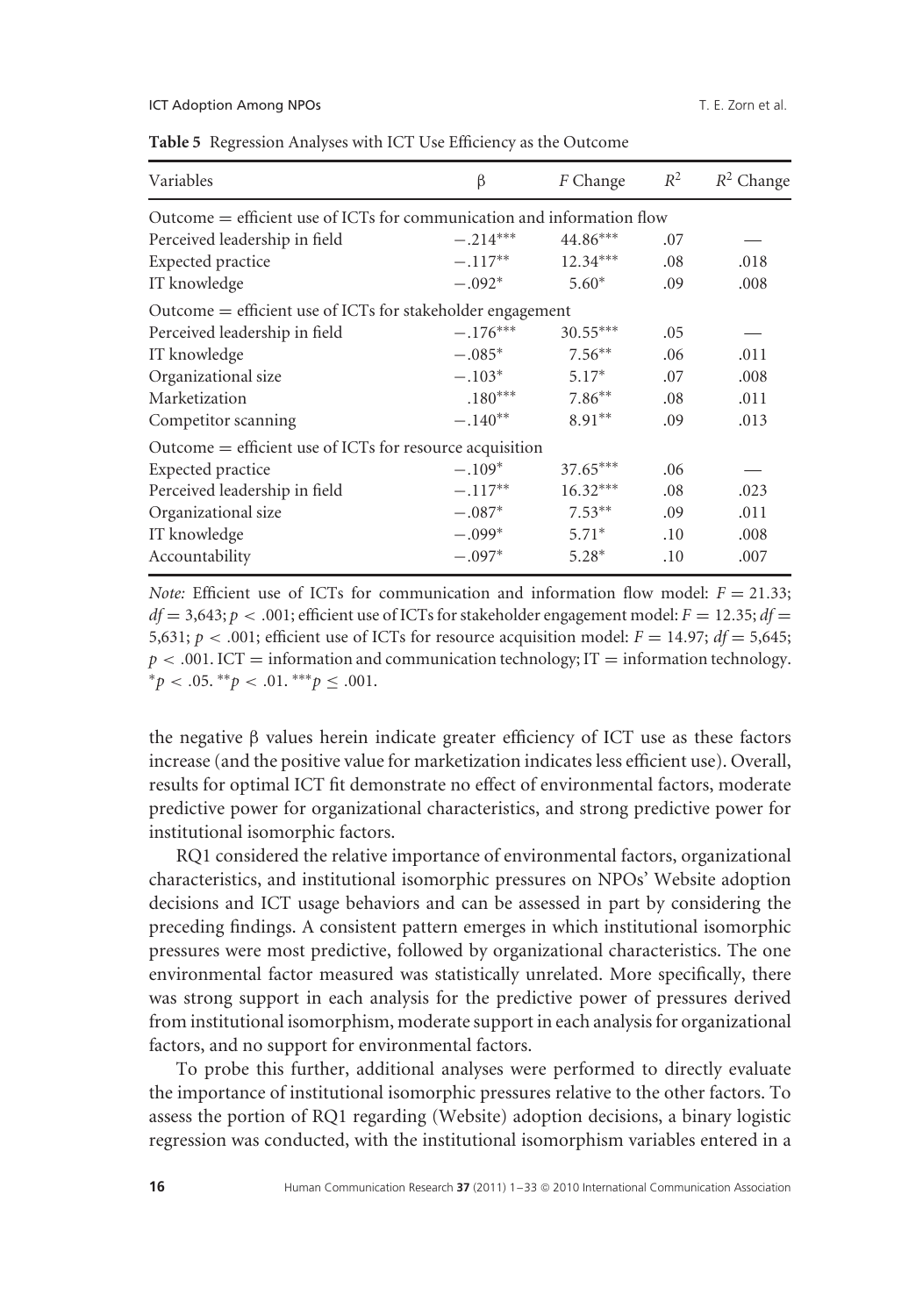second block, following the entry of a first block containing all other independent variables. The addition of institutional isomorphism variables provided a significant improvement (block  $\chi^2(6) = 49.88$ ,  $p < .001$ ) to the predictive capacity of the overall model (model  $χ<sup>2</sup>(11) = 149.53, *p* < .001; Nagelkerke *R*<sup>2</sup> = .26)$ , indicating the utility of considering institutional isomorphic pressures above and beyond other factors. With the exception of marketization, all institutional isomorphism variables were significant predictors in the final model.

To assess the portion of RQ1 regarding ICT usage, hierarchical regression (using the enter method) was used to assess the relative importance of institutional isomorphism variables, which were entered in a second block, following all other independent variables in the first block. The inclusion of institutional isomorphism factors resulted in significant improvement in the regression model, with approximately 10% additional variance explained, for all the ICT use factors: information and communication flow (*F* change = 14.38,  $p < .001$ ;  $R^2$  change = .10), stakeholder engagement (*F* change = 11.21,  $p < .001$ ;  $R^2$  change = .08), and resource acquisition (*F* change = 12.48,  $p < .001$ ;  $R^2$  change = .09). Similarly, inclusion of institutional isomorphism variables significantly improved the regression model predicting the *optimal use of ICTs* (explaining, on average, an additional 4% of the variance) for (a) information and communication flow (*F* change = 5.17,  $p < .001$ ;  $R^2$  change = *.*04), (b) stakeholder engagement (*F* change = 5.44,  $p < .001$ ;  $R^2$  change = .05), and (c) resource acquisition (*F* change = 3.53,  $p < .01$ ;  $R^2$  change = .03). Likewise, institutional isomorphism variables significantly improved the regression model predicting the *efficient use of ICTs* for (a) information and communication flow (*F* change = 6.05,  $p < .001$ ;  $R^2$  change = .05), (b) stakeholder engagement (*F* change = 6.06,  $p < .001$ ;  $R^2$  change = .05), and (*c*) resource acquisition (*F* change = 5.00,  $p < .001$ ;  $R^2$  change = .04). Thus, institutional isomorphism, even after all other variables/factors had been taken into account, was responsible for significantly more variance explained, across all dependent variables.

# **Discussion**

This study explored a variety of organizational, environmental, and institutional influences acting on NPOs' adoption and use of contemporary ICTs as well as the effects of these influences on their optimal use. In this section, we explore the most significant findings and their implications for theory, practice, and future research. We interpret our findings through particular theoretical lenses—especially that of institutional theory—and these lead us to favor certain interpretations of the findings over others. However, we also acknowledge the possibility of alternative interpretations, an issue to which we return later.

#### **Primary uses of ICTs by NPOs**

One significant finding was discerning the primary uses for which NPOs use ICTs: (a) communication and information flow, which included the exchange of messages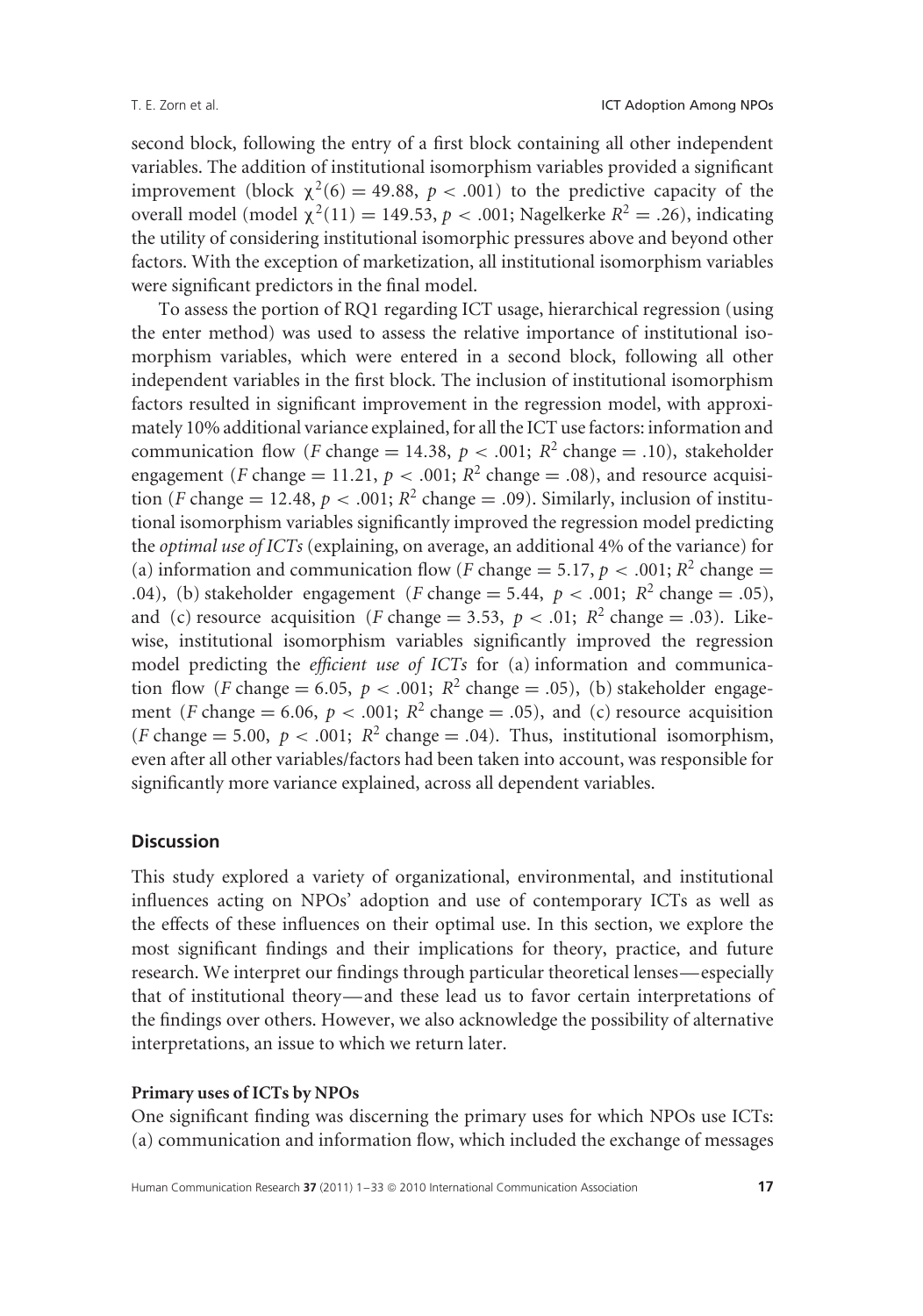and information within and outside the organization; (b) stakeholder engagement, which included reaching out to members and supporters in a variety of ways through ICTs; and (c) resource acquisition, which included acquiring funding and information from government sources. At the time of the survey, NPOs reported that they used ICTs for stakeholder engagement much less than for either resource acquisition or for communication and information flow.

This tripartite distinction is an important finding in itself because it identifies clusters of common ICT uses among NPOs. Prior research has identified a range of specific uses, but no previous research had attempted this sort of comprehensive examination of the primary functions that NPOs themselves see for ICTs. Beyond examining the dichotomous adoption/nonadoption of ICTs distinction (as we did with Websites), this enables us to focus in greater depth on the actual use of ICTs in doing the work of organizations. Future research may benefit from examining more fully this range of uses, which may, in turn, be of use for understanding both technology policy and practice.

#### **Influences on ICT adoption and use**

More germane to our primary research purposes was a consideration of a range of influences on ICT adoption and use. Specifically, we sought to provide a more comprehensive exploration of the influences on ICT adoption and use by NPOs compared to previous studies, assessing institutional isomorphic pressures alongside other likely influences. Traditional research has tended to focus on organizational characteristics, essentially arguing that organizations with the necessary resources (such as size and budget) are most likely to adopt new technologies (e.g., Finn et al., 2006; Hikmet et al., 2008). However, research guided by institutional theory has tended to focus on institutional isomorphic pressures as an alternative to traditional explanations. Thus, prior research suggests an either–or approach to assessing influences.

However, we found consistently that both institutional isomorphic pressures *and* organizational characteristics predicted ICT adoption and use. In examining four different measures of ICT adoption/use (Website adoption, communication and information flow uses, stakeholder engagement uses, and resource acquisition uses), we found in every case that a mix of both institutional isomorphic pressures and organizational characteristics was influential. It therefore seems clear that both institutional and organizational characteristics play a role in determining the likelihood of ICT adoption and the nature of ICT use.

More specifically, decisionmakers' IT knowledge, expected practice, competitor scanning, and leadership in the field were the most consistent predictors across all four measures of ICT adoption and use. Table 6 summarizes the role played by the whole range of independent variables in predicting ICT adoption and use across the four analyses. It is noteworthy that expected practice and competitor scanning— two mimetic forces—and decisionmakers' IT knowledge—an organizational characteristic—were positive and significant predictors in every analysis. Indeed, the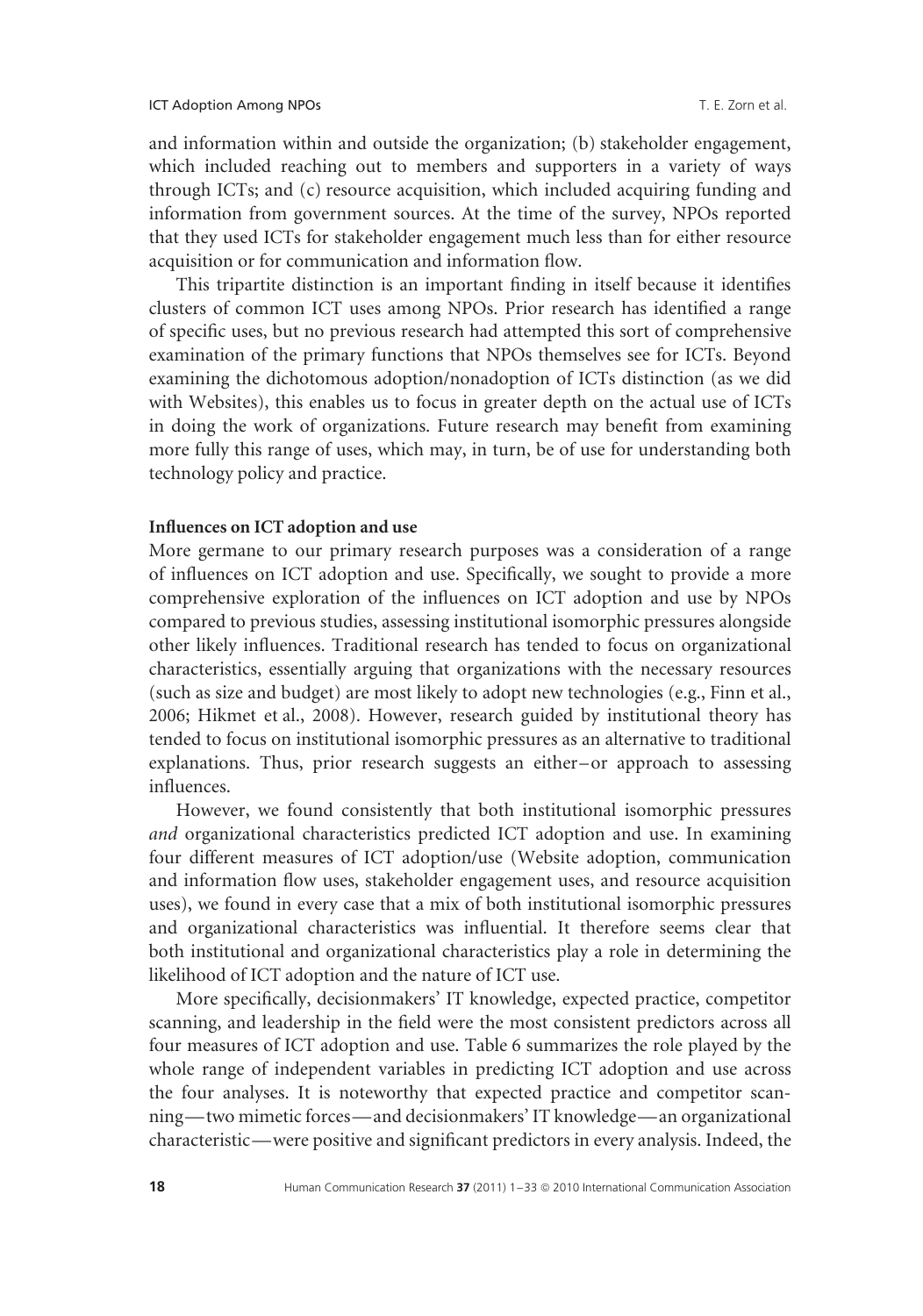|                       |                     | ICT Adoption/Use                         |                           |                         |
|-----------------------|---------------------|------------------------------------------|---------------------------|-------------------------|
| Predictors            | Website<br>Adoption | Communication<br>and Information<br>Flow | Stakeholder<br>Engagement | Resource<br>Acquisition |
| IT knowledge          | $^+$                | $++$                                     | $\hspace{0.1mm} +$        | $\pm$                   |
| Leadership in field   | $++$                | $++$                                     | $^{+}$                    |                         |
| Expected practice     | $++$                | $++$                                     | $++$                      | $++$                    |
| Competitor scanning   | $^{+}$              | $^{+}$                                   | $++$                      | $^{+}$                  |
| Accountability        |                     | $^{+}$                                   | $^{+}$                    | $++$                    |
| IT support            | $^+$                |                                          |                           |                         |
| Budget                | $++$                |                                          |                           |                         |
| Professionalism       |                     |                                          |                           |                         |
| Marketization         |                     |                                          |                           |                         |
| Organization size     |                     |                                          |                           |                         |
| Competition intensity |                     |                                          |                           |                         |

| <b>Table 6</b> Summary of Predictors of ICT Adoption and Use |
|--------------------------------------------------------------|
|--------------------------------------------------------------|

*Note:* Significant, positive predictors from analyses are denoted by  $+$ . The stronger predictors are denoted by  $++$ . Negative influences are denoted by  $-$ . Stronger predictors were determined in the Website analysis to be those with significance levels *<*.001. In the other three analyses, stronger predictors were those that changed  $R^2$  by at least .02. ICT = information and communication technology;  $IT = information$  technology.

strong role of expected practice is consistent with Flanagin's (2000) findings about its influence on FPOs' adoption of Websites. A likely explanation of these findings is that organizations most likely to adopt and use ICTs were those who scanned their peer organizations for emerging technologies and technology-related practices and had the expertise to make sense of and use them. This finding is consistent with perspectives emphasizing social influences on technology adoption and use within organizations (Fulk, 1993; Fulk, Schmitz, & Steinfield, 1990), though our findings extend this work by demonstrating that such influences also operate at the *inter*organizational level (see also Flanagin, Monge, & Fulk, 2001).

Coercive pressure, operationalized as accountability, was also consistently predictive across the four analyses. However, its influence was mixed, in that it had a small, negative relationship to Website adoption, a small but significant positive relationship with communication and information flow and stakeholder engagement, and the strongest (positive) relationship to resource acquisition. It is perhaps not surprising that the strongest influence of accountability was on resource acquisition uses of ICTs, which focus on using ICTs to research, access, and apply for funding. Organizations that are more accountable to government and other funders would seem most likely to use ICTs for these purposes.

Those factors not influential in these analyses are also interesting. Environmental characteristics (e.g., competition intensity) did not emerge in any of the four analyses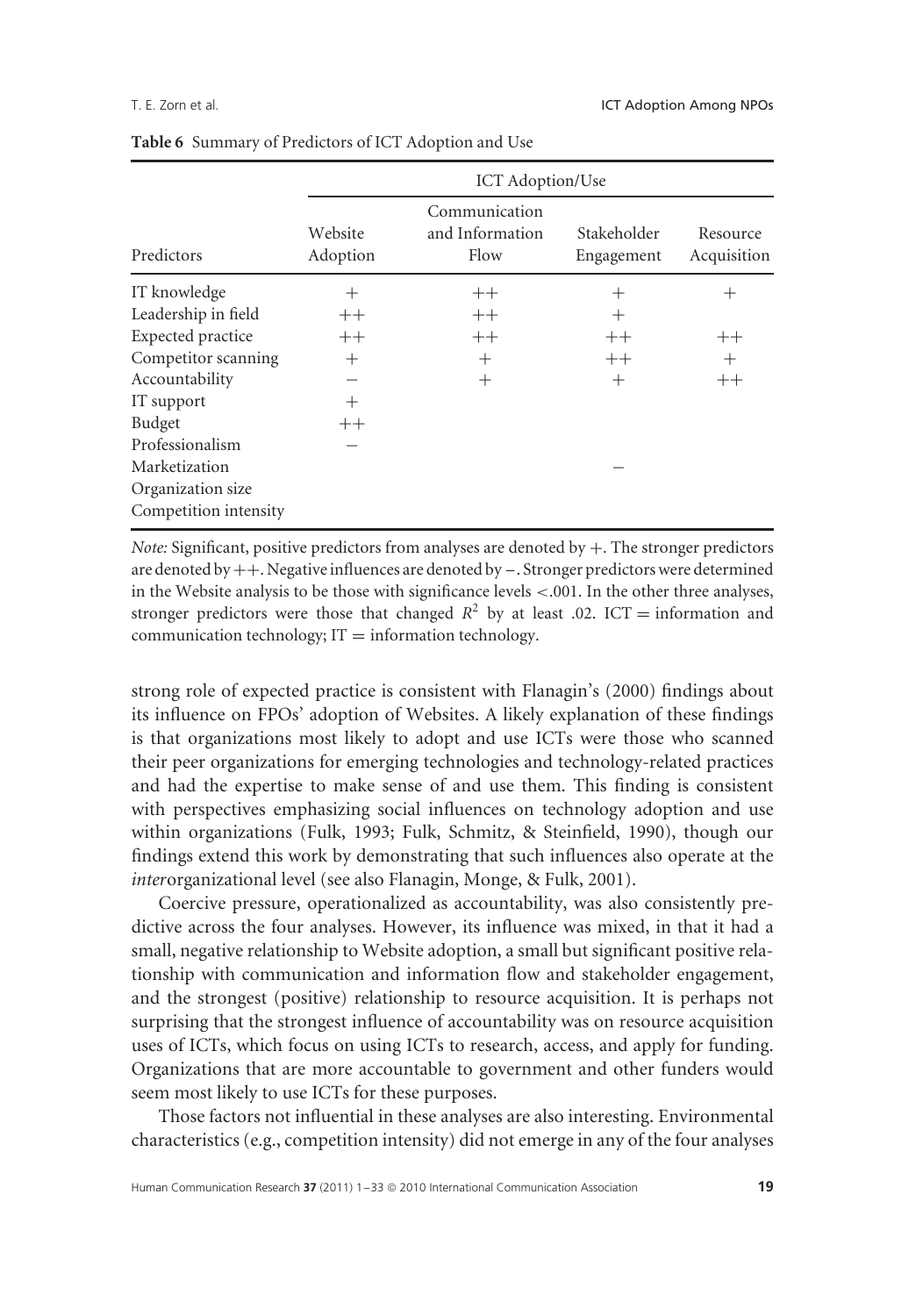of influences on ICT adoption and use, despite the fact that many argue that increased competition among NPOs is a major reason for adopting ICTs (e.g., Lee et al., 2001). However, competition intensity did correlate quite highly with several of the institutional isomorphic variables (especially competitor scanning), so it may be that its influence was simply not apparent because of shared variance with other variables that emerged prominently. Organizational size also did not emerge in any of the analyses of ICT adoption/use, although previous research has been mixed on the effects of organizational size, with some studies finding it to be positively correlated with ICT adoption (Finn et al., 2006; Hikmet et al., 2008) and others finding it unrelated to adoption (Corder, 2001). Professionalism and marketization were also nearly as absent in our findings, each emerging as a weak, negative predictor on Website adoption and stakeholder uses, respectively, and not as a predictor on the other three usage measures. Both correlated moderately with other institutional pressure variables, so shared variance could partially explain their lack of significance in our analyses.

We attempt to shed more light on this pattern of findings in our next section, focusing on the phases of innovation diffusion. For now, it is important to note that our findings demonstrate a consistent pattern of *both* institutional isomorphic pressures and organizational characteristics as predictors of ICT adoption and use. This constitutes a significant advance beyond the ''either–or'' thinking that has guided previous investigations of ICT adoption.

#### **Diffusion of innovations**

Our findings are informative for, and may be understood within the framework of, patterns of innovation diffusion. Generally, innovation diffusion patterns follow an S-shaped curve within a social system, whereby adoption of an innovation slowly increases until a cumulative effect quickly spikes the number of adopters (Rogers, 1995), after which the curve eventually flattens. Early adopters, choosing to innovate prior to this cumulative effect, tend to be characterized as leaders or role models who are respected by peers and are sought out for advice. Furthermore, these leaders adopt initially either to enhance efficiency or to maintain (or establish) their status as leaders. Early adopters also provide evaluative information to near-peers; they embrace innovations even when uncertainty is high and help to reduce that uncertainty for later adopters. In the early stages of innovation diffusion, then, adopters are either role models helping to promote change or are influenced by these role models to innovate early (Thatcher et al., 2006; Tolbert & Zucker, 1996).

In institutional theory terms, early leaders spawn mimetic pressures, followed later by coercive and normative pressures, as innovations become the expected or standard practice (Thatcher et al., 2006). Therefore, we would expect that leadership and mimetic pressures will be stronger influences in the early stages of the innovation cycle— that is, for innovations not yet highly diffused. Coercive and normative forces will be stronger influences in the later stages of the innovation cycle— that is, for innovations that are more advanced in the diffusion cycle.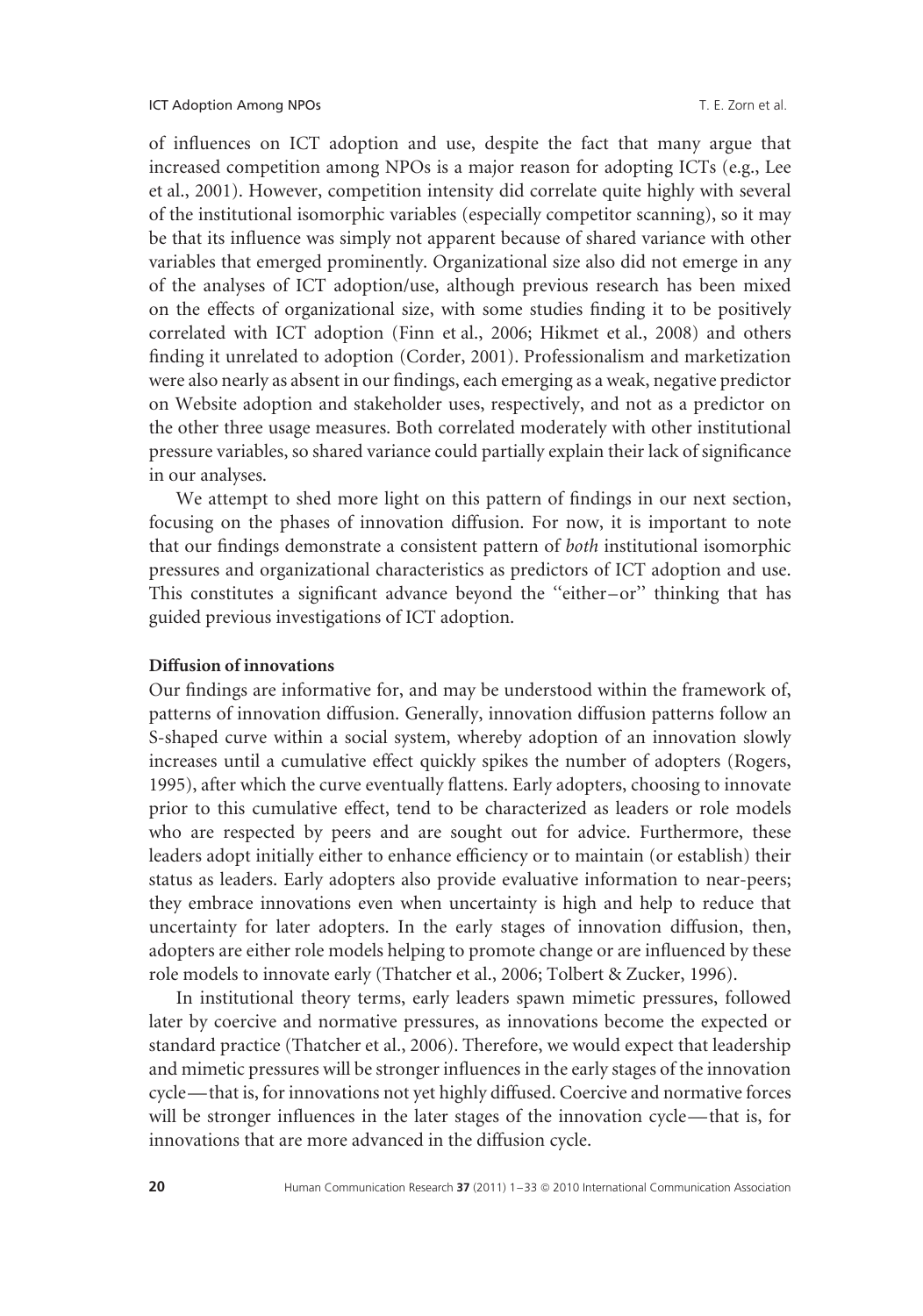This expected pattern generally matches what we found. While our data are a snapshot and not longitudinal, the evidence suggests that Websites and the three uses of ICTs that we investigated were all in an early stage of diffusion within NPOs in New Zealand at the time of the study—perhaps in a transition to a ''middle'' stage in which ICT use, at least in some forms, was becoming the norm. We infer this early-middle status first by the low to moderate means for organizations' ratings of the three uses of ICTs (ranging from 2.25 to 3.58 on a 5-point scale). Second, two recent case studies confirm that NPOs in New Zealand are experiencing multiple pressures to adopt and use ICTs but are still struggling to do so (Grant, in press; Henderson, 2008). One of these reported a local branch of a national NPO describing its current technology as ''pens, paper, email and the occasional teleconference'' but at the same time ''recognised the pressure of expectation from community clients who often express surprise at the low level of technology used by the organisation'' (Grant, in press, p. 4). A third source of evidence is the small number of NPOs (35%) having a Website at the time of our study, which according to a recent report (Zorn & Richardson, 2010) had increased substantially (to 51%) by early 2009.

Thus, Website and other ICT uses all seem to have been in an early stage of diffusion at the time of our study, and the most consistent predictors of ICT adoption and use across our four analyses were mimetic pressures— specifically, expected practice, competitor scanning, and perceived leadership in the field—along with the organizational characteristic of having decisionmakers with IT knowledge. The mixed results for the predictive power of coercive pressures (i.e., accountability, which had a negative relationship to Website adoption; a weak but positive relationship to information and communication flow and stakeholder engagement uses; and a strong, positive relationship to resource acquisition) can be explained by the early stage of the innovation diffusion process transitioning to a middle stage. Indeed, it may be that Website adoption was not seen as normative at the time of our study, which would correspond with the low level of adoption of Websites at the time of our data collection and the negative influence of normative pressures (i.e., professionalism) on Website adoption. Given this level of adoption, it is conceivable that it may actually have been seen as professional *not* to adopt Websites and perhaps may have even been viewed as frivolous; therefore, organizations that perceive themselves as accountable might be fearful of adopting something that is still not done by the majority. The fact that organizational budget only emerged in the Website adoption analysis also supports a view of Websites as somewhat of an ''extra'' and perhaps not viewed as a wise investment for those accountable to funders.

The other uses of ICTs, however, were positively related to coercive pressures in the regression analyses, if not normative pressures. Communication and information flow and resource acquisition uses both had means above the scale midpoint. Additionally, we note that the New Zealand government, like the governments of many developed countries, has put a great deal of emphasis on ''e-government'' in recent years (Deakins & Dillon, 2002), making compliance-related information and reporting available online and expecting communication via e-mail. Similarly,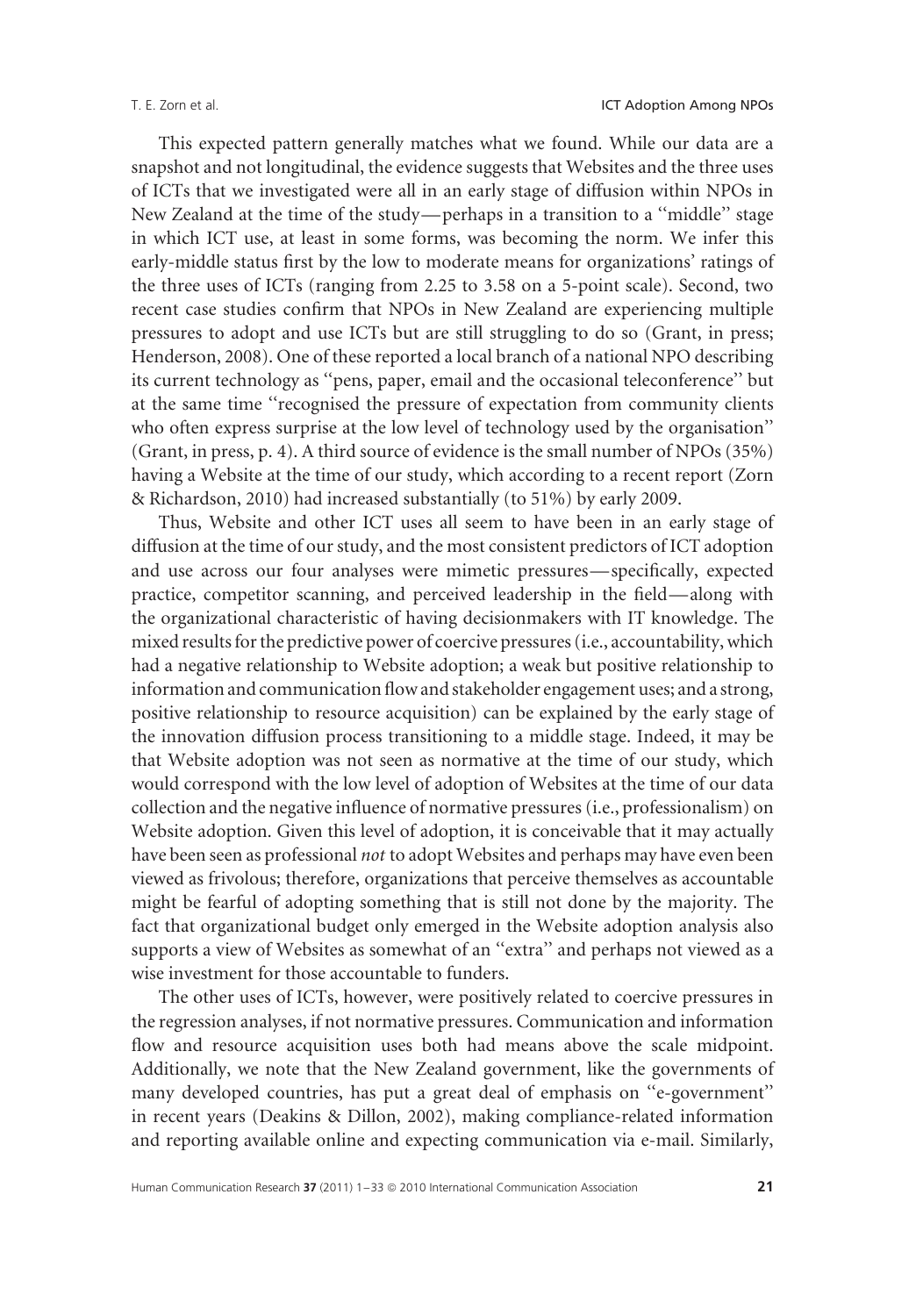#### ICT Adoption Among NPOs **T. E.** Zorn et al.

a number of philanthropic trusts have moved to online funding applications. Thus, NPOs at the time of the survey would have been experiencing some pressure from government and other funders to use ICTs for communication and information flow and resource acquisition. While the mean for stakeholder engagement uses was quite low, a series of conferences for NPOs has been held around New Zealand in 2008 and 2009 called ''E-Engage Your Community'' that have focused on stakeholder engagement through ICTs (Grant, in press; Henderson, 2008). Thus, some ICT uses seem to have been evolving from the status of ''novelty'' to expected practice. Our findings, following Thatcher et al.'s (2006) case study research, are consistent with a view of ICT diffusion as initiated by organizational leaders and others who were scanning their relevant environment and emulating leaders' practices.

#### **Institutional learning**

An interesting question is how the various forces acting on adoption decisions and usage behaviors operate between levels. In exploring the social NPO landscape through an institutional theoretic lens, these forces become increasingly important to distinguish. On a macrolevel, organizations adapt to general expectations of professional conduct, which may in turn shape the expectations of stakeholders or the institutional landscape at large, creating further institutional isomorphic pressures. Especially important to earlier adopters, organizations are motivated to learn vicariously through their institutional counterparts and emulate ICT adoption practices, creating a more congruent normative landscape. Once ICT adoption becomes ''standard practice'' in any given field, nonadopters are likely to be more influenced by normative and coercive forces.

As part of this process, organizations also respond to local, microlevel forces by mimicking similar peers (i.e., mimetic pressures). This process of mimesis resonates with the interpersonal forces that Bandura (1977) describes in social learning theory, which specifies the processes through which emulation occurs through attention, retention, reproduction, and motivation, which can unfold and result in actions within a particular context. Specifically, individuals observe others' behaviors and use them as models that guide their own actions within a particular context.

Although ''social'' learning has primarily been explored in interpersonal or parasocial contexts, the term can also be applied to the organizational emulation of practices and forms of organizing. We thus offer the term *institutional learning* as the process of influence that borrows from the macrolevel perspective of institutional theory and microlevel explanations of social learning theory. In unraveling the links between micro and macroprocesses, we are better able to specify aggregate patterns and underlying mechanisms of organizing (Davis, 2006). Organizational learning has been theorized by scholars explicating the relationship between an organization and its members during processes of adaptation and change bound by rules (e.g., Fiol & Lyles, 1985; March & Olsen, 1975). Organizational learning suggests that organizational decision-making rules culminate from historical self-reflection (Levitt & March, 1988) and also can ''spread through a group of organizations like fads or measles''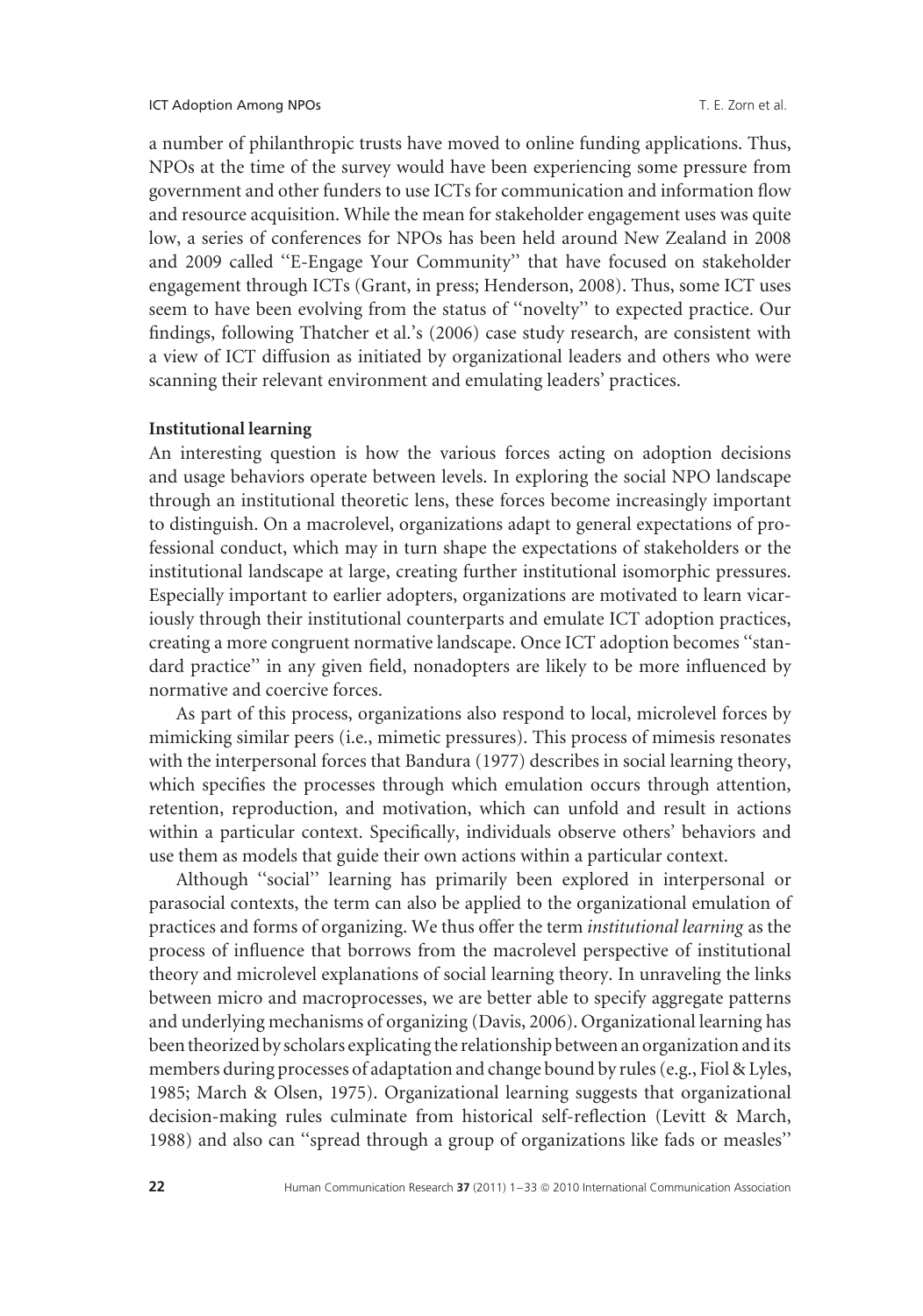(March, 1991, p. 106). Even scholars taking a community of practice perspective to organizational learning (e.g., Brown & Duguid, 1991, 2001) acknowledge the influence of the institutional landscape; that is, like institutional theorists, they account for the convergence of practices across organizations. Here, we present institutional learning as a theoretical explanation for *how* this convergence occurs; by coupling the timeline offered by diffusion scholarship (and the varying motivations of adopters over time) and the modeling perspective offered by Bandura's (1977) social learning theory, we attempt to explain how normative practice emerges across institutional landscapes. The observations here elucidate the situational context and process of learning, otherwise underspecified in institutional theory or organizational learning literatures. Institutional learning may be a fruitful area of research for future multilevel scholarship aiming to uncover processes of influence in an intricate social landscape.

In summary, we suggest that ICT adoption and use in our sample appear to be emerging from a very early stage of the diffusion cycle to a middle period in which expectations for ICT use increase. It seems likely that mimetic pressures were prominent influences on all forms of ICT adoption in this early stage and that coercive pressures for ICT use were beginning to be felt for certain uses. Based on analysis of the survey responses, the NPOs that were adopters and users of ICTs tended to be either self-perceived leaders or those who scanned the environment and emulated these leaders and tended to have organizational decisionmakers with the ICT-related expertise to prompt or enable adoption and use. We wish to be cautious in our interpretations, given the limitations of cross-sectional survey data and individual respondents reporting organizational actions and characteristics; as mentioned in preceding paragraphs, alternative explanations of causality are certainly possible. However, these findings provide a provocative picture to be more fully explored using the lens of institutional learning, which may help explain exactly how these various forces play out at the micro level.

#### **The effects of institutional pressures on optimal ICT fit**

An important issue addressed in this study is the impact of institutional isomorphic pressures on the fit of ICTs with organizations' practices. Specifically, do these pressures lead to inefficient use or a poor fit with organizational circumstances? This question is important because literature that draws on institutional theory suggests that legitimacy goals are in tension with efficiency goals and that organizations may adopt ICTs for purely symbolic purposes to achieve legitimacy without regard for actual improvement of operations (Meyer & Rowan, 1991; Noir & Walsham, 2007). In contrast to the literature that suggests that institutional isomorphic pressures may prompt organizations to trade efficiencies for legitimacy, our findings suggest that, for the most part, these pressures tended to be positive rather than negative influences on optimal fit. As Table 7 shows, in each of the models, one or more forms of institutional isomorphic pressure had a positive impact on optimal fit or efficiency, and in only the case of marketization's relationship to stakeholder engagement uses did these pressures have a negative impact.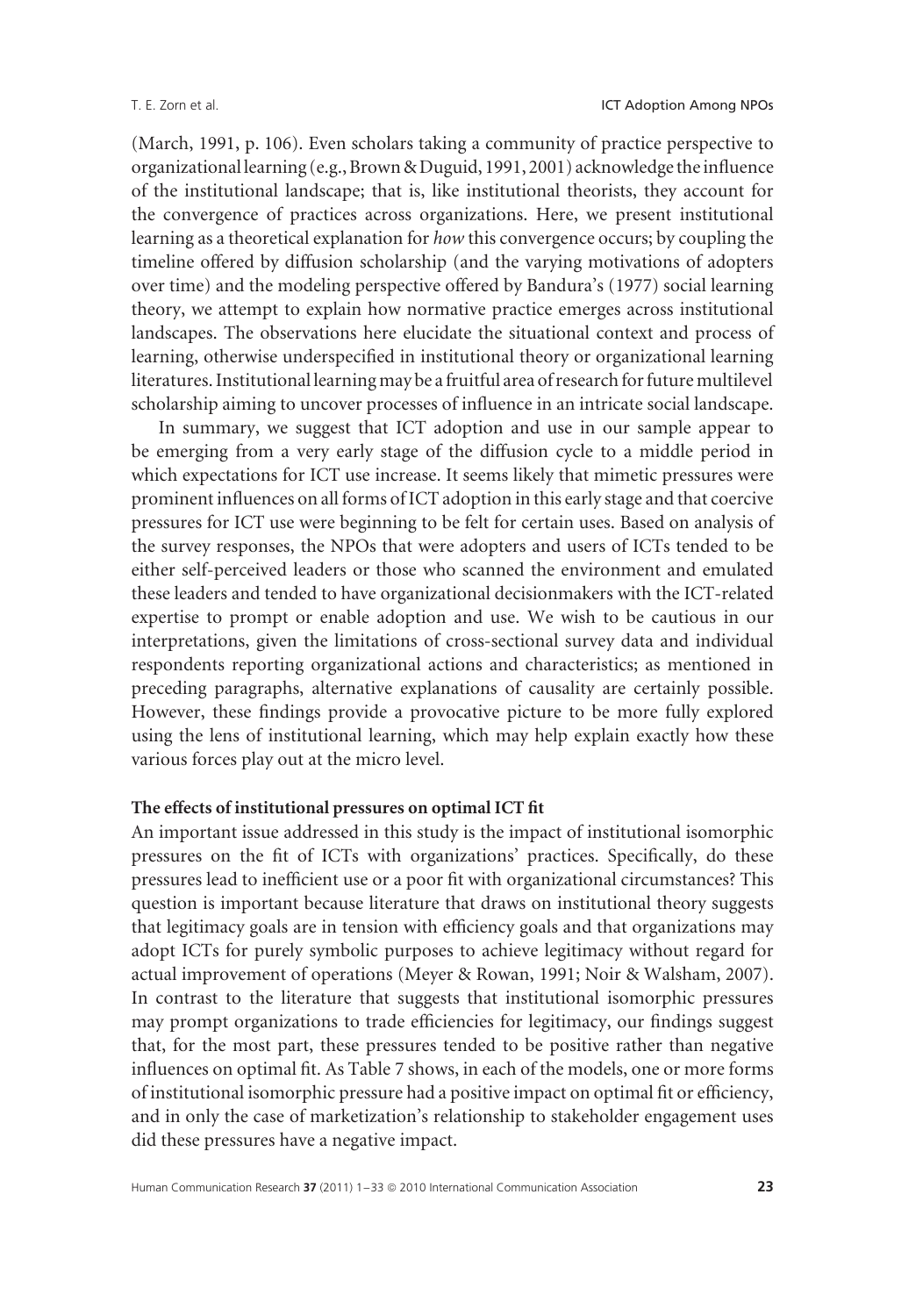However, the positive effects of institutional isomorphic pressures in every case included leadership in the field and in every case occurred alongside decisionmakers' IT knowledge, and in four of the six analyses, alongside organizational size. A plausible interpretation of these findings is that efficient use of ICTs may be spurred by institutional isomorphic pressures if organizations have the autonomy (i.e., leadership) and resources (i.e., knowledge and size) to find workable structures to make use of ICTs. This also suggests that organizations do not necessarily sacrifice efficiency for legitimacy or vice versa.

We would argue that they may seek solutions that satisfy both, which is compatible with our attempt to move beyond simplistic either–or conceptualizations of influences on ICT adoption and use. Moreover, it seems likely that NPO managers consider multiple goals in deciding whether to adopt innovations, and more often than not would opt for innovations with both symbolic *and* operational value. Thus, for example, in adopting ICTs for communication and information flow, we find

|                                        |                     |                           |                 | Optimal Fit                                                                             |                             |                         |
|----------------------------------------|---------------------|---------------------------|-----------------|-----------------------------------------------------------------------------------------|-----------------------------|-------------------------|
| Predictors                             | Optimal<br>Use: CIF | Efficiency:<br><b>CIF</b> | Optimal<br>Use: | Efficiency:<br>Stockholder Stockholder<br>Engagement Engagement Acquisition Acquisition | Optimal<br>Use:<br>Resource | Efficiency:<br>Resource |
| IT knowledge                           | $^{+}$              | $^{+}$                    | $++$            | $^{+}$                                                                                  | $++$                        | $\pm$                   |
| Leadership in<br>field                 | $++$                | $++$                      | $++$            | $++$                                                                                    | $^{+}$                      | $^{++}$                 |
| Expected<br>practice                   | $++$                | $++$                      |                 |                                                                                         |                             | $++$                    |
| Competitor<br>scanning                 |                     |                           | $^{+}$          | $^{+}$                                                                                  |                             |                         |
| Accountability<br>IT support<br>Budget |                     |                           |                 |                                                                                         | $++$                        | $\pm$                   |
| Profession-<br>alization               |                     |                           |                 |                                                                                         |                             |                         |
| Marketization                          |                     |                           |                 |                                                                                         |                             |                         |
| Organization<br>size                   |                     |                           | $^{+}$          | $^{+}$                                                                                  | $++$                        | $\pm$                   |
| Competition<br>intensity               |                     |                           |                 |                                                                                         |                             |                         |

**Table 7** Summary of Predictors of Optimal ICT Fit

*Note:* Significant, positive predictors from analyses are denoted by +. The stronger predictors are denoted by  $++$ . Negative influences are denoted by  $-$ . Stronger predictors were determined to be those that changed  $R^2$  by at least .02. ICT = information and communication technology;  $IT = information technology.$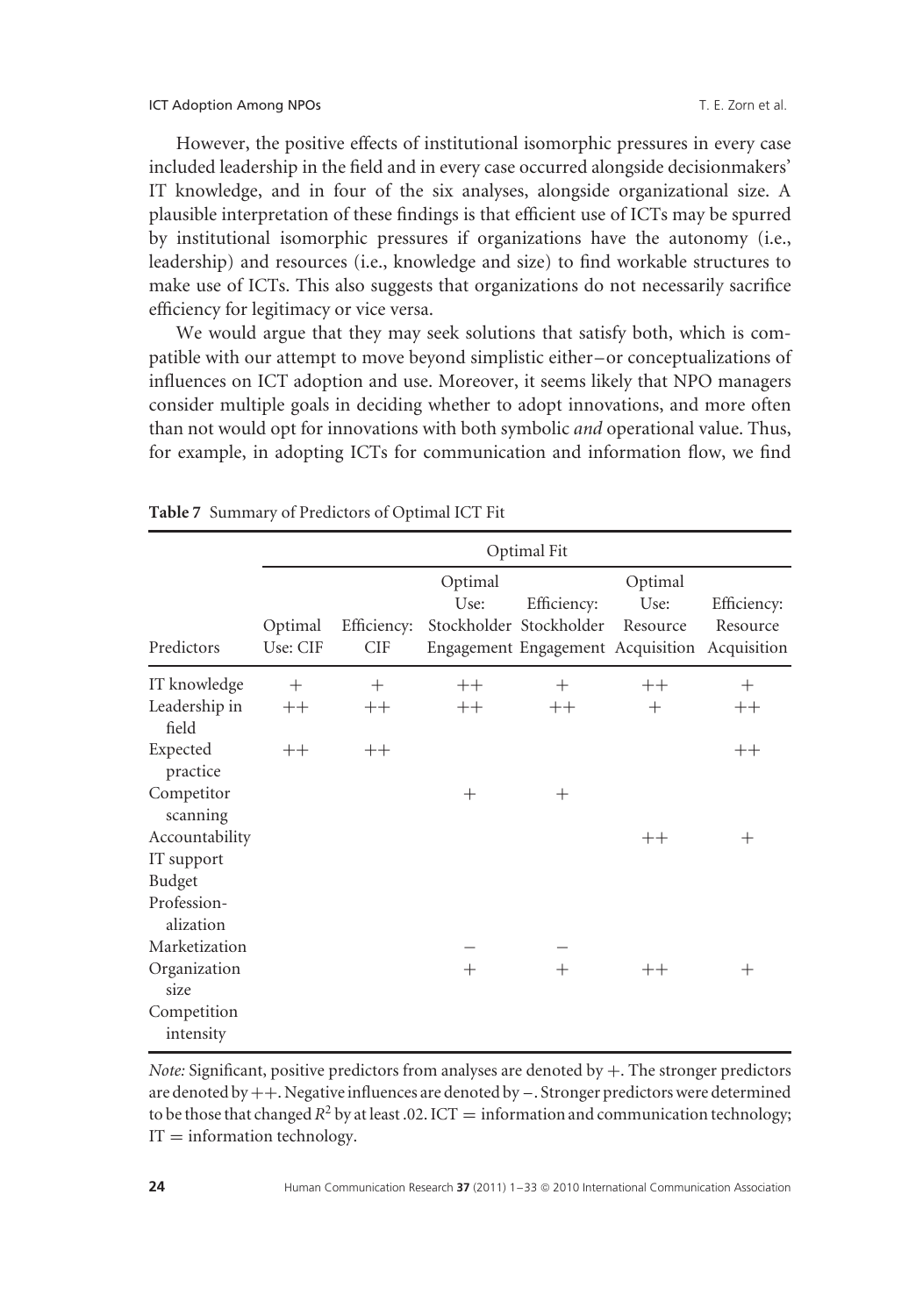that expected practices, leadership in the field, and IT knowledge display positive relationships with optimal ICT use and efficiency measures. This may suggest that NPO managers are being prompted to consider ICTs by the practices of their peers and are able to achieve a good fit when they have the internal expertise and the self-efficacy embodied in self-perceived leadership to adopt these practices in sensible ways. It is also worth reconsidering that institutional norms are typically focused on supposed means of enhancing efficiency; that is, they ''are often centred on rationalization, efficiency and efficacy'' (Noir & Walsham, 2007, p. 318).

As Carmin and Jehlička (2009) concluded, NPOs may find ways to navigate their way through institutional pressures by ''strategically alter[ing] the relationship between formal structure and practices in response to the regime in power and the social context in which they are embedded'' (p. 19), thus determining their particular responses to such pressures and finding ways to make such pressures work for them. Similarly, Ramanath (2009) found that NPOs, while reacting to institutional isomorphic pressures, did so in unique ways to suit their own goals and constraints. In short, institutional isomorphic pressures did not on the whole appear to prompt NPOs to adopt technologies that were of no practical use. Rather, they tended to prompt organizations with foresight and resources to adopt them in ways that satisfied both legitimacy and efficiency concerns.

#### **Limitations and alternative interpretations**

This study has several limitations that must guide interpretation of the results. First, we collected cross-sectional data, which is of course not ideal for assessing temporal causality—in this case, the causes of ICT adoption and use. Second, we relied on surveys completed by individuals to draw inferences about organizationally experienced pressures and organizational actions; although this is common and accepted practice, it is limited by the capacity for any one person to speak accurately on behalf of the organization. Furthermore, because we asked that the most ITknowledgeable person in each organization complete the survey, respondents may have occupied one of several roles (e.g., CEO, IT manager, or volunteer), and it is not possible to know with certainty which among these is ideal for each organization in our study.

Given these limitations, it is important to acknowledge that there are plausible, alternative interpretations of the findings. For example, consider the finding that decisionmakers' IT knowledge, expected practice, competitor scanning, and leadership in the field were the most consistent predictors of ICT adoption and use. Starting from an institutional theory lens, we interpreted this to suggest that NPOs most likely to adopt and use ICTs were those who scanned peer organizations for emerging technology-related practices and had the expertise to make sense of and use them. However, the reverse causality is also possible: It may be that organizations that adopt ICTs subsequently became more conscious of and interested in other organizations' practices, developed more ICT-related expertise, and began thinking of themselves as leaders in the field. Testing these competing explanations, as well as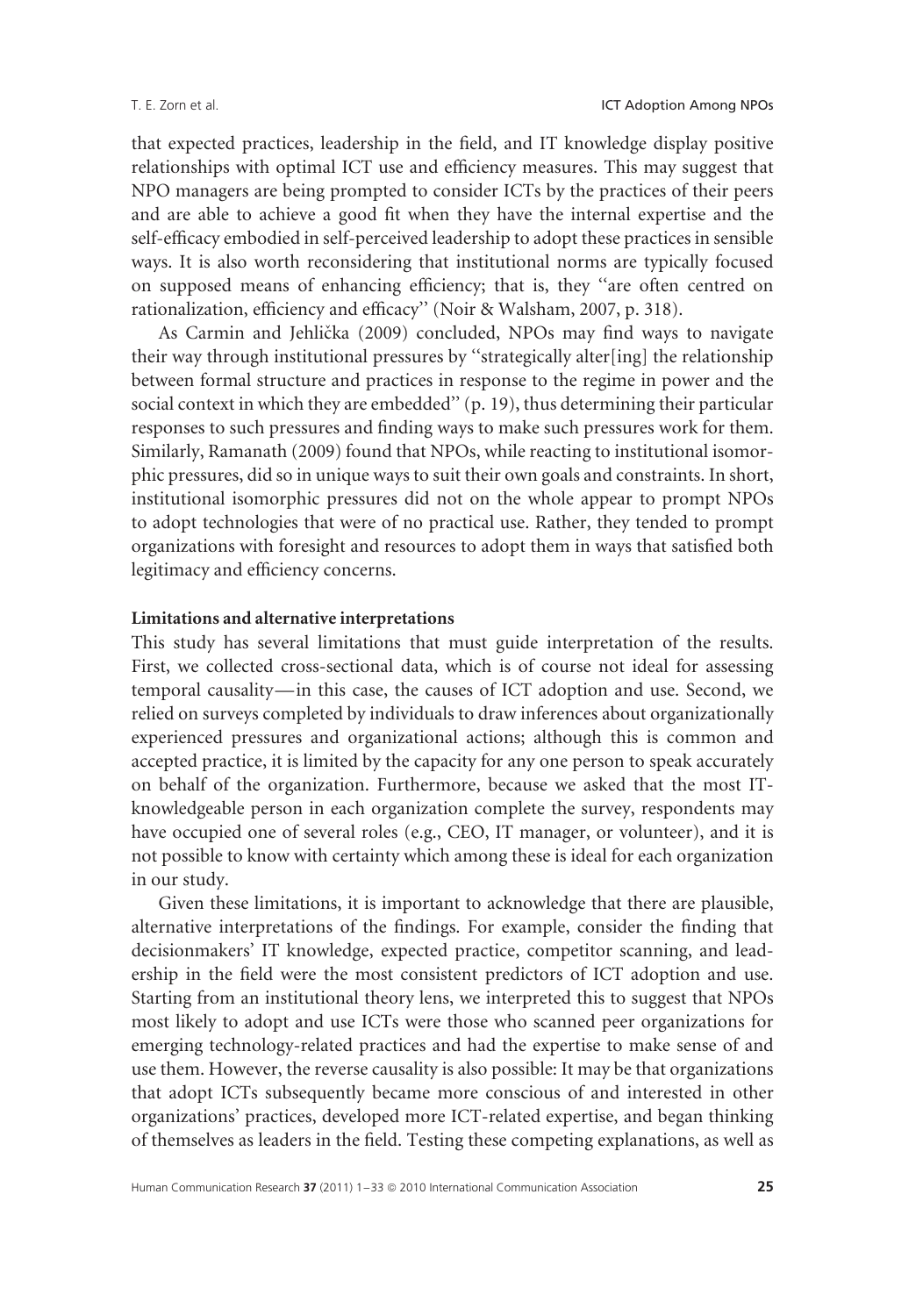potential alternative explanations in relation to our other findings, requires future research that invokes a longitudinal design.

# **Conclusion**

This study contributes to the limited research on ICT adoption and use in the NPO sector (Finn et al., 2006) by providing a more comprehensive exploration of ICT adoption by NPOs compared to previous studies and by assessing institutional isomorphic pressures alongside organizational and environmental influences. It also extends the application of institutional theory into organizational communication by considering the question of how institutional forces affect efficient and optimal use of ICTs.

The findings suggest some important challenges and extensions to existing research and theory. Overall, the findings suggest that, in contrast to prior research that suggests an either–or approach to assessing influences on ICT adoption and usage— that is, explaining ICT adoption and use either as a function of organizational/environmental characteristics or institutional forces—we found consistently that both institutional isomorphic pressures *and* organizational characteristics predicted ICT adoption and use. In particular, decisionmakers' IT knowledge, expected practice, competitor scanning, and leadership in the field were consistent predictors across four separate analyses of ICT adoption and use. This may suggest that the NPOs that adopted and used ICTs tended to be either self-perceived leaders or those who scanned the environment and imitated these leaders and tended to have organizational decisionmakers with the ICT-related expertise to prompt or enable adoption and use.

Furthermore, in contrast to the literature that suggests that institutional isomorphic pressures may prompt organizations to trade operational efficiencies for legitimacy, our findings suggest that, for the most part, these pressures tended to help rather than hurt optimal fit. Efficient use of ICTs, at least in the early phase of innovation diffusion that characterized NPOs in New Zealand at the time of our study, seems to have been spurred by institutional isomorphic pressures if accompanied by the autonomy (i.e., leadership) and resources (i.e., knowledge and size) to find workable structures to make use of ICTs.

The study provides a more complex picture of ICT adoption processes and the complementary roles played by both organizational features and institutional forces. As ICTs become even more prominent among all organizations, and particularly among NPOs, this knowledge becomes increasingly important, as does its continued elaboration and articulation.

#### **Acknowledgments**

This research was partially supported by a grant from the New Zealand Foundation for Research, Science, and Technology, Contract Number UOWX-0306, *Impacts of ICTs on Workplaces & Communities*.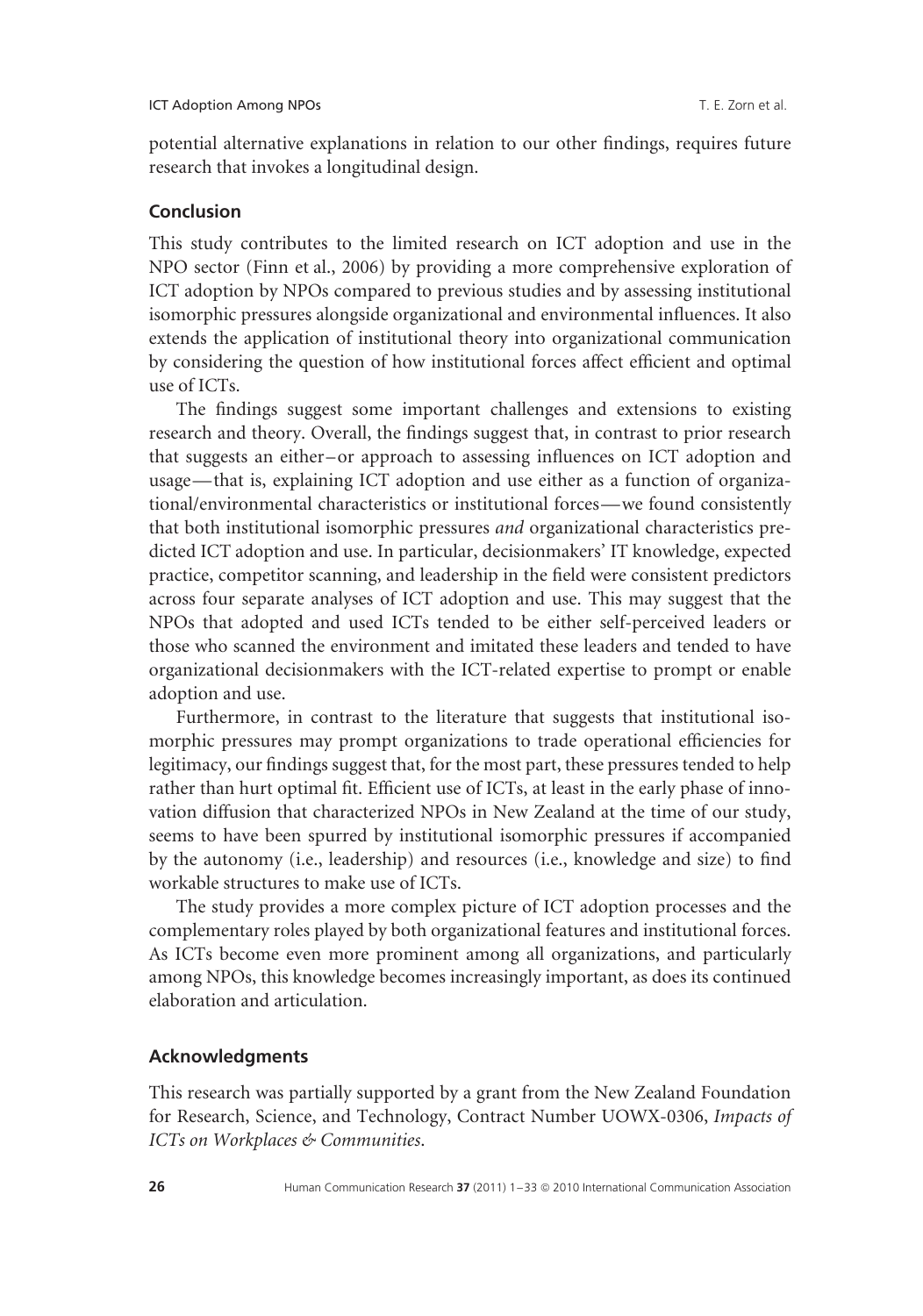#### **Notes**

- 1 As noted in the method section, ICTs are computer-based technologies used to create, access, store, and distribute information or to communicate between individuals. Examples include electronic mail, videoconferencing, electronic databases, intranets, and extranets, among other tools.
- 2 We intend the term *nonprofit organizations* to be roughly interchangeable with *civil society organizations*, *not-for-profit organizations*, and *nongovernmental organizations* or, as they are typically called in New Zealand, *community and voluntary organizations*.
- 3 Flanagin (2000) used the label *institutional pressures* for this set of items. We have used the label *expected practice* to distinguish this particular scale from the larger set of institutional isomorphic pressures assessed by other factors.
- 4 Listwise deletion resulted in this large proportion of missing cases. We opted to drop these cases rather than imputing values for this multivariate analysis because imputation can distort coefficients of association (Kalton & Kasprzyk, 1982). A variety of diagnostic methods was used to determine if nonresponses were problematic, but no meaningful indicators of patterned (non)responses, respondent fatigue, or other issues were discovered.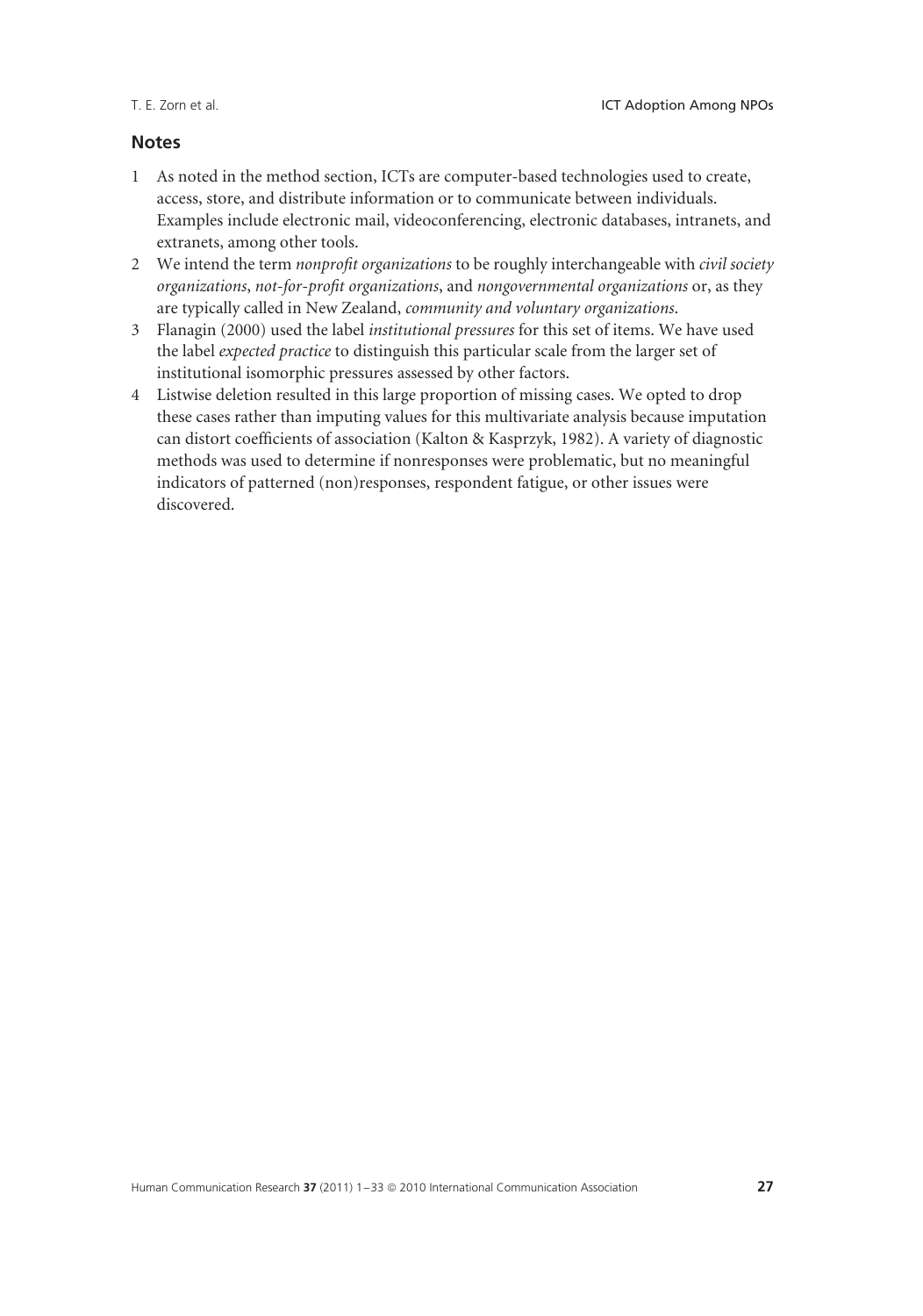| Appendix                              |                                                                                                                                                                                                                           |                |                                            |                             |                                         |
|---------------------------------------|---------------------------------------------------------------------------------------------------------------------------------------------------------------------------------------------------------------------------|----------------|--------------------------------------------|-----------------------------|-----------------------------------------|
|                                       | Table A1 Variable Operationalization Summary for Current ICT Use (following principal components factor analysis with varimax rotation and<br>deletion of items with low primary loadings and/or high secondary loadings) |                |                                            |                             |                                         |
| Variable                              | Items                                                                                                                                                                                                                     | ರ              | Proportion of<br>Explained (%)<br>Variance | Loading<br>Primary<br>Item  | Secondary<br>Loading<br>Item            |
| Communication and<br>information flow | Sharing information such as files and data with other<br>• Communicating with other people within our<br>people within our organization<br>organization<br>$\bullet$                                                      |                |                                            | .75<br>.78                  | .26<br>$\overline{c}$                   |
|                                       | Sharing information such as files and data with people<br>• Communicating with people outside our organization<br>• Creating a record of what we do<br>outside our organization<br>$\bullet$                              | 86             | 42                                         | .74<br>99.<br>.68           | 39<br>$\overline{.}$<br>$\overline{31}$ |
| Stakeholder engagement                | · Making computer technologies available to clients or<br>· Conducting advocacy campaigns<br>• Acquiring training from others<br>• Providing training to others<br>members                                                | $\overline{8}$ | ٩                                          | .66<br>.73<br>63<br>.62     | $\frac{18}{1}$<br>22<br>39<br>24        |
| Resource acquisition                  | • Applying for government and private funding<br>• Accessing government information<br>· Recruiting staff and volunteers<br>• Researching funding sources                                                                 | .86            | L                                          | <b>S</b><br>.76<br>80<br>70 | .25<br>.23<br>.28<br>35                 |

#### ICT Adoption Among NPOs **T. E.** Zorn et al.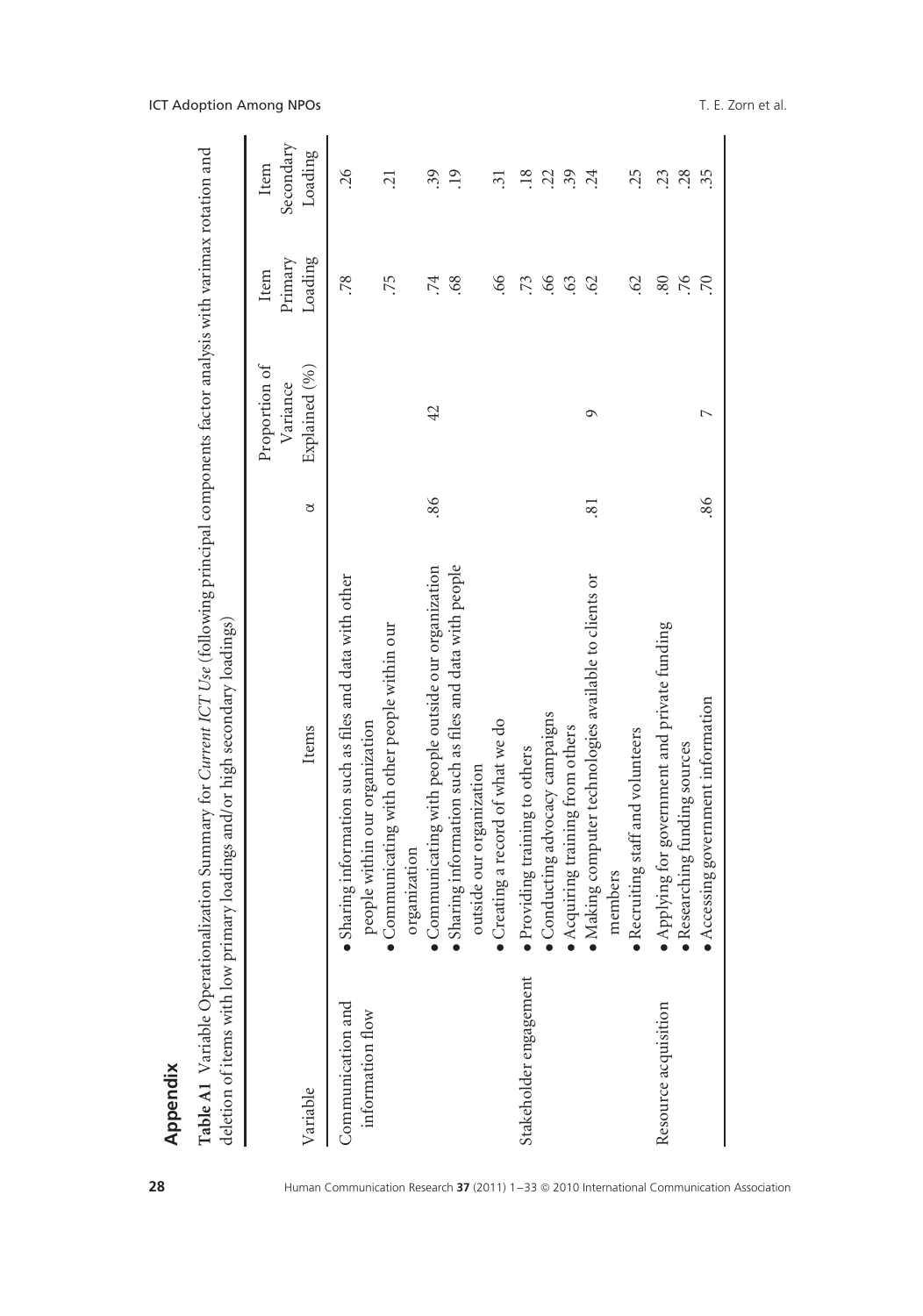| Variable              | Items                                                                                                                                                                                                                                                                                                                                                                               | ಶ               |
|-----------------------|-------------------------------------------------------------------------------------------------------------------------------------------------------------------------------------------------------------------------------------------------------------------------------------------------------------------------------------------------------------------------------------|-----------------|
| Competition intensity | · There is tough competition in our sector based on the quality of our services<br>Our organization must remain competitive with others in our field<br>There is tough competition in our sector for funding and support                                                                                                                                                            | .74             |
| Expected practice     | *Normally, organizations that do what we do, do not use ICTs<br>Organizations such as ours rely heavily on ICTs these days<br>Typically, organizations in our field rely heavily on ICTs                                                                                                                                                                                            | .78             |
| Competitor scanning   | . Our organization actively keeps abreast of new and innovative practices used by other organizations in our sector<br>• Information on organizations that provide similar services is considered important for decision making<br>We monitor the moves of "competitors" very closely                                                                                               | 63              |
| Marketization         | organization views itself as operating in a marketplace in which we compete with other organizations for<br>· Our management practices emulate what is done in the private sector<br>g and support<br>$\bullet$ Our<br>fundin                                                                                                                                                       | .72             |
|                       | Our organization uses business practices typical in the private sector<br>Our organization behaves like a business these days                                                                                                                                                                                                                                                       |                 |
| Accountability        | . Our organization is accountable to a higher authority (e.g., government, board, or funders) for its actions<br>$\bullet$ We must collect data systematically in order to comply with government or funders' requirements<br>Government or funding compliance requires us to report statistics on our activities<br>$\bullet$ We must justify the way our organization does things | 80              |
| Professionalism       | Our organization prides itself on having staff who are experts at what they do<br>· There is a high expectation of professionalism in our organization<br>re is pressure on our staff to enhance their qualifications<br>Our organization is expected to behave "professionally"<br>Our organization tries to project a professional image<br>Ther                                  | $\overline{80}$ |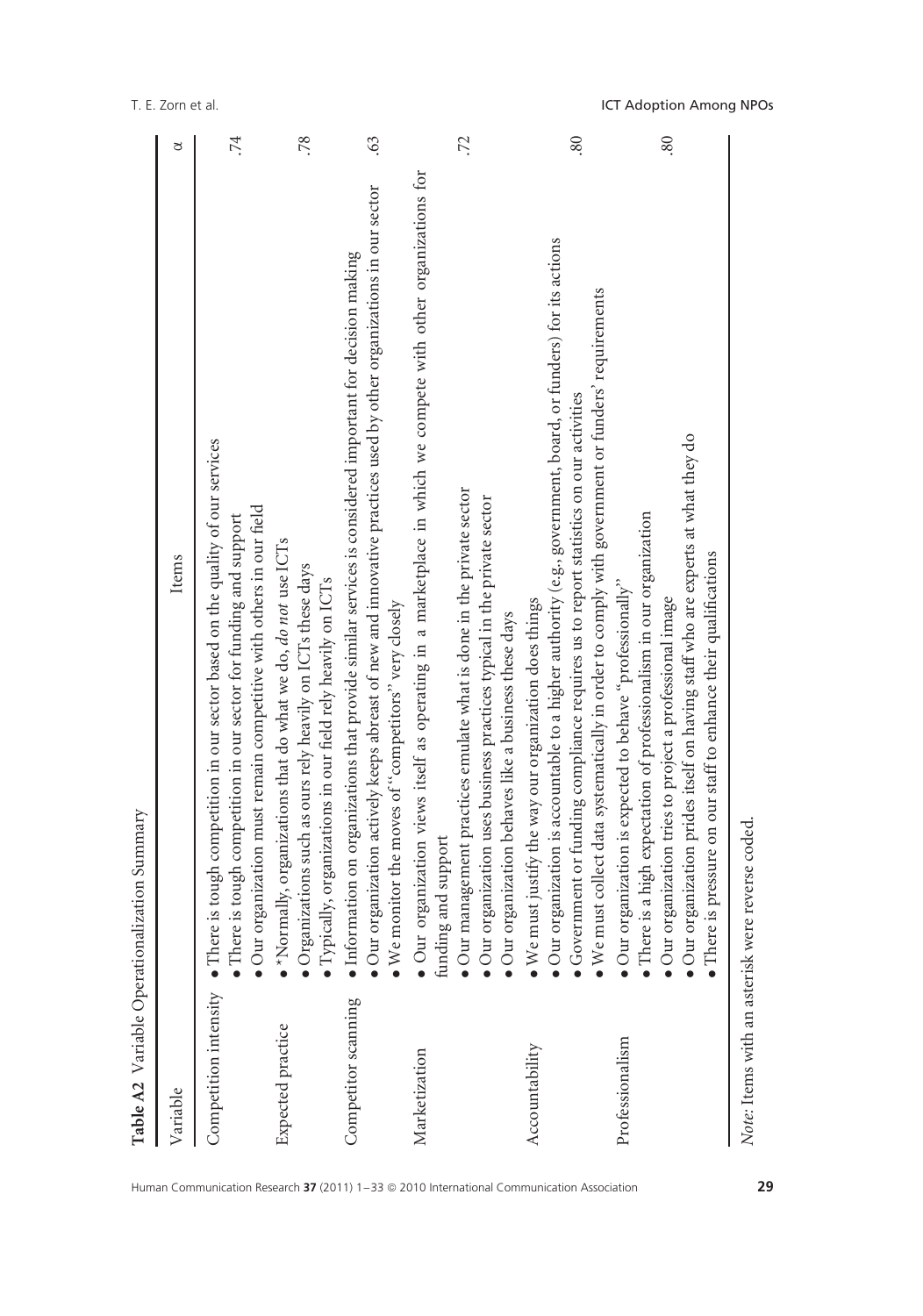### **References**

- Abrahamson, E., & Rosenkopf, L. (1993). Institutional and competitive bandwagons: Using mathematical modeling as a tool to explore innovation diffusion. *Academy of Management Review*, **18**, 487–517.
- Ashley-Jones, C. (2007). Economic value of non-profit institutions measured. Retrieved November 7, 2007, from http://www.stats.govt.nz/products-and-services/media-releases/ non-profit-institutions-satellite-account/non-profit-institutions-satellite-account-2004.htm
- Bandura, A. (1977). *Social learning theory.* Englewood Cliffs, NJ: Prentice Hall.
- Barley, S. R., & Tolbert, P. S. (1997). Institutionalization and structuration: Studying the links between action and institution. *Organization Studies*, **18**(1), 93–117.
- Brown, J. S., & Duguid, P. (1991). Organizational learning and communities of practice: Towards a unified view of working, learning, and innovation. *Organization Science*, **2**,  $40 - 57.$
- Brown, J. S., & Duguid, P. (2001). Knowledge and organization: A social-practice perspective. *Organization Science*, **12**, 198–213.
- Burt, E., & Taylor, J. (2003). New technologies, embedded values, and strategic change: Evidence from the U.K. voluntary sector. *Nonprofit and Voluntary Sector Quarterly*, **32**(1), 115–127.
- Carmin, J., & Jehlička, P. (2009). Navigating institutional pressure in state-socialist and democratic regimes: The case of movement brontosaurus. *Nonprofit and Voluntary Sector Quarterly*, OnlineFirst.
- Chetkovich, C., & Frumkin, P. (2003). Balancing margin and mission: Nonprofit competition in charitable versus fee-based programs. *Administration and Society*, **35**(5), 564–596.
- Corder, K. (2001). Acquiring new technology: Comparing nonprofit and public sector agencies. *Administration and Society*, **33**(2), 194–219.
- Davis, G. F. (2006). Mechanisms and the theory of organizations. *Journal of Management Inquiry*, **15**(2), 114–118.
- Deakins, E., & Dillon, S. M. (2002). E-government in New Zealand: The local authority perspective. *International Journal of Public Sector Management*, **15**(5), 375–398.
- DiMaggio, P. J., & Powell, W. W. (1983). The iron cage revisited: Institutional isomorphism and collective rationality in organizational fields. *American Sociological Review*, **48**(2), 147–160.
- Doolin, B., & Lawrence, S. (1998). Managerialism, information technology and health reform in New Zealand. *Journal of Management in Medicine*, **12**(4/5), 302–316.
- Ebrahim, A. (2003). Making sense of accountability: Conceptual perspectives for northern and southern nonprofits. *Nonprofit Management and Leadership*, **14**(2), 191–212.
- Elliott, B., Katsioloudes, M., & Weldon, R. (1998). Nonprofit organisations and the Internet. *Nonprofit Management and Leadership*, **8**(3), 297–303.
- Fairclough, N. (1993). Critical discourse and the marketization of public discourse: The universities. *Discourse and Society*, **4**, 133–168.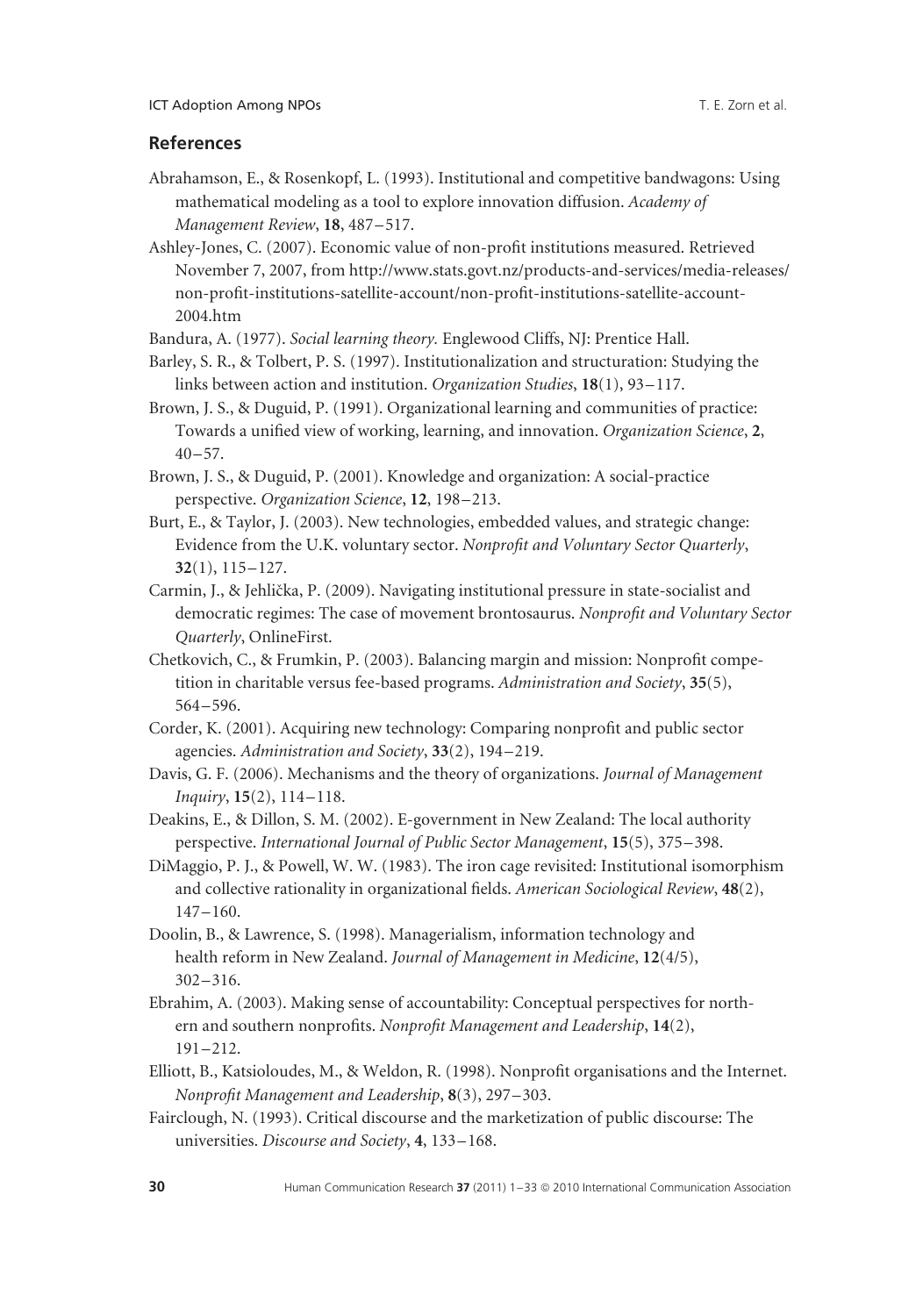- Finn, S., Maher, J. K., & Forster, J. (2006). Indicators of information and communication technology adoption in the nonprofit sector: Changes between 2000 and 2004. *Nonprofit Management and Leadership*, **16**(3), 277–295.
- Fiol, C. M., & Lyles, M. A. (1985). Organizational learning. *Academy of Management Review*, **10**, 803–813.
- Flanagin, A. J. (2000). Social pressures on organizational website adoption. *Human Communication Research*, **26**(4), 618–646.
- Flanagin, A. J., Monge, P. R., & Fulk, J. (2001). The value of formative investment in organizational federations. *Human Communication Research*, **27**, 69–93.
- Frumkin, P., & Andre-Clark, A. (2000). When missions, markets, and politics collide: Values and strategy in the nonprofit human services. *Nonprofit and Voluntary Sector Quarterly*, **29**, 141–163.
- Frumkin, P., & Galaskiewicz, J. (2004). Institutional isomorphism and public sector organizations. *Journal of Public Administration Research and Theory*, **14**(3), 283–307.
- Fulk, J. (1993). Social construction of communication technology. *Academy of Management Journal*, **36**, 921–950.
- Fulk, J., Schmitz, J., & Steinfield, C. W. (1990). A social influence model of technology use. In J. Fulk & C. W. Steinfield (Eds.), *Organizations and communication technology* (pp. 117–140). Newbury Park, CA: Sage.
- Ganesh, S. (2003). Organizational narcissism: ''Appropriate technology'' discourse and information technology in a non-government organization. *Management Communication Quarterly*, **16**(4), 558–594.
- Grant, S. (2009). Silos of helplessness: A cautionary tale about introducing social-media (Web 2.0) applications in the community sector. *Third Sector Review*, **15**(2), 89–104.
- Grover, V. (1993). An empirically derived model for the adoption of customer-based interorganizational systems. *Decision Sciences*, **24**(3), 603–640.
- Grover, V., & Goslar, M. D. (1993). The initiation, adoption, and implementation of telecommunications technologies in U.S. organizations. *Journal of Management Information Systems*, **10**(1), 141–163.
- Hackler, D., & Saxton, G. D. (2007). The strategic use of information technology by nonprofit organizations: Increasing capacity and untapped potential. *Public Administration Review*, **67**(3), 474–487.
- Haunschild, P. R., & Miner, A. S. (1997). Modes of interorganizational imitation: The effects of outcome salience and uncertainty. *Administrative Science Quarterly*, **42**(3), 472–500.
- Henderson, A. (2008, November 21–24). *The challenges and opportunities of social media: A case study of New Zealand not-for-profit organisation*. Paper presented at the National Communication Association, San Diego, CA.
- Hikmet, N., Bhattacherjee, A., Menachemi, N., Kayhan, V. O., & Brooks, R. G. (2008). The role of organizational factors in the adoption of healthcare information technology in Florida hospitals. *Health Care Management Science*, **11**(1), 1–9.
- Huber, G. P. (1990). A theory of the effects of advanced information technology on organizational design, intelligence, and decision making. *Academy of Management Review*, **15**(1), 47–71.
- Kalton, G., & Kasprzyk, D. (1982). *Imputing for missing survey responses*. Paper presented at the Survey Research Methods Section, American Statistical Association.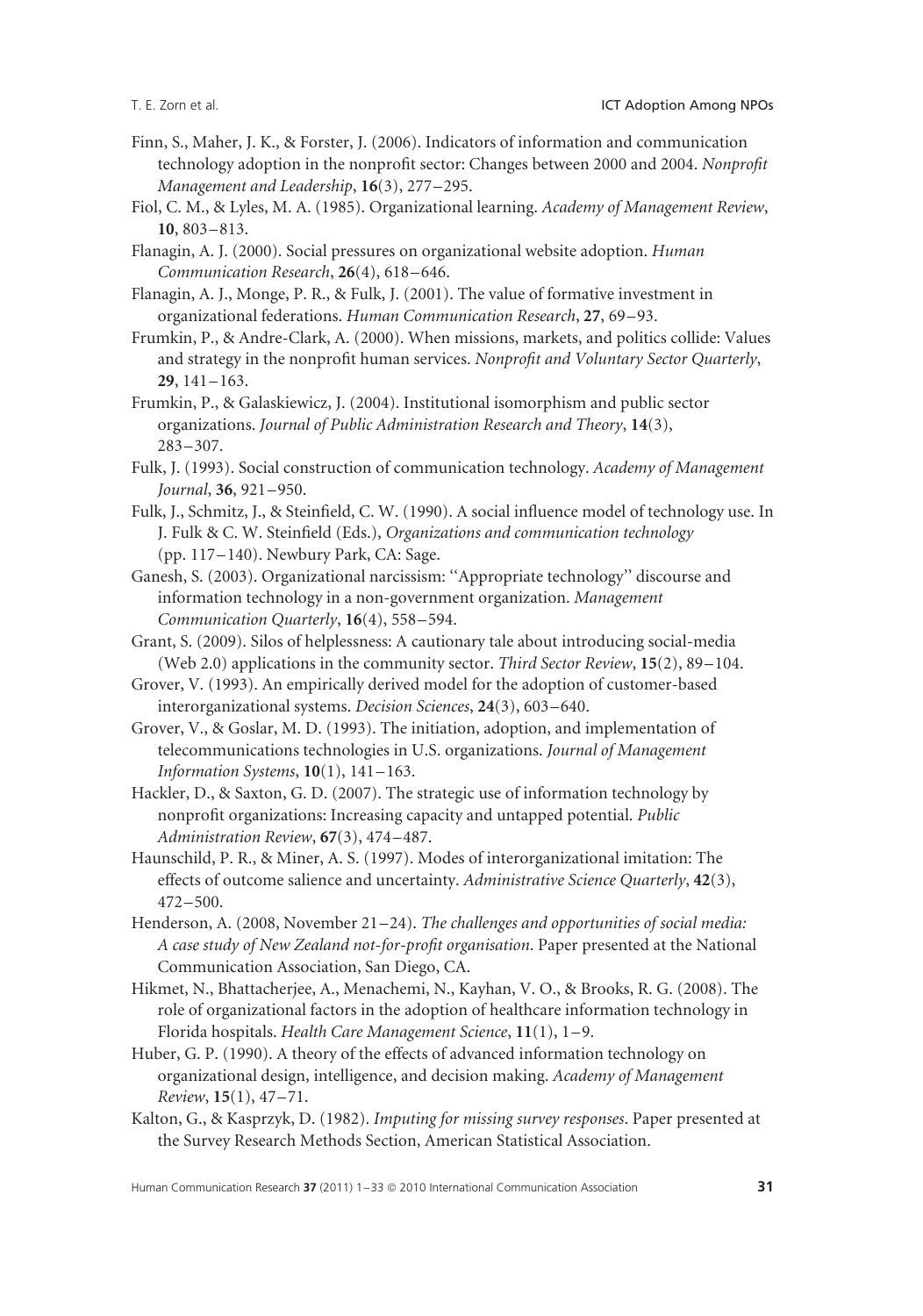Kanter, R. M., & Summers, D. V. (1987). Doing well while doing good: Dilemmas of performance measurement in nonprofit organizations and the need for a multiple-constituency approach. In W. W. Powell (Ed.), *The nonprofit sector: A research handbook* (pp. 154–166). New Haven, CT: Yale University Press.

Kinnear, P. R., & Gray, C. D. (2006). *SPSS 14 made simple.* Hove, UK: Psychology Press.

Lee, T. E., Chen, J. Q., & Zhang, R. (2001). Utilizing the Internet as a competitive tool for non-profit organizations. *Journal of Computer Information Systems*, **41**(3), 26–31.

Levitt, B., & March, J. G. (1988). Organizational learning. *Annual Review of Sociology*, **14**, 319–340.

Lewis, L. (2005). The civil society sector: A review of critical issues and research agenda for organizational communication scholars. *Management Communication Quarterly*, **19**(2), 238–267.

Lipsey, R. G., Carlaw, K., & Bekar, C. (2005). *Economic transformations: General purpose technologies and long-term economic growth.* Oxford University Press.

March, J. G. (1991). How decisions happen in organizations. *Human–Computer Interaction*, **6**, 95–117.

March, J. G., & Olsen, J. P. (1975). The uncertainty of the past: Organizational ambiguous learning. *European Journal of Political Research*, **3**, 147–171.

Meyer, J. W., & Rowan, B. (1991). Institutionalized organizations: Formal structure as myth and ceremony. In W. W. Powell & P. J. DiMaggio (Eds.), *The new institutionalism in organizational analysis.* University of Chicago Press.

Noir, C., & Walsham, G. (2007). The great legitimizer: ICT as myth and ceremony in the Indian healthcare sector. *Information Technology and People*, **20**(4), 313–333.

O'Neill, H. M., Pouder, R. W., & Buchholtz, A. K. (1998). Patterns in the diffusion of strategies across organizations: Insights from the innovation diffusion literature. *Academy of Management Review*, **23**, 98–114.

Powell, W. W., & Dimaggio, P. J. (1991). *The new institutionalism in organizational analysis.* University of Chicago Press.

Ramanath, R. (2009). Limits to institutional isomorphism: Examining internal processes in NGO–government interactions. *Nonprofit and Voluntary Sector Quarterly*, **38**(1), 51–76.

Randle, M., & Dolnicar, S. (2009). Not just any volunteers: Segmenting the market to attract the high contributors. *Journal of Nonprofit and Public Sector Marketing*, **21**(3), 271–308.

Rogers, E. M. (1995). *Diffusion of innovations.* New York: Free Press.

Sanders, J., O'Brien, M., Tennant, M., Sokolowski, S. W., & Salamon, L. M. (2008). *The New Zealand non-profit sector in comparative perspective.* Wellington, DC: Office for the Community and Voluntary Sector.

Schneider, J. A. (2003). Small, minority-based nonprofits in the information age. *Nonprofit Management and Leadership*, **13**(4), 383–399.

Scott, W. R. (1995). *Institutions and organizations.* Thousand Oaks, CA: Sage.

Scott, W. R., & Christensen, S. (Eds.). (1995). *The institutional construction of organizations: International and longitudinal studies.* Thousand Oaks, CA: Sage.

Scott, W. R., & Meyer, J. W. (1991). The rise of training programs in firms and agencies: An institutional perspective. *Research in Organizational Behavior*, **13**, 297–326.

Scott, W. R., & Meyer, J. W. (Eds.). (1994). *Institutional environments and organizations: Structural complexity and individualism.* Thousand Oaks, CA: Sage.